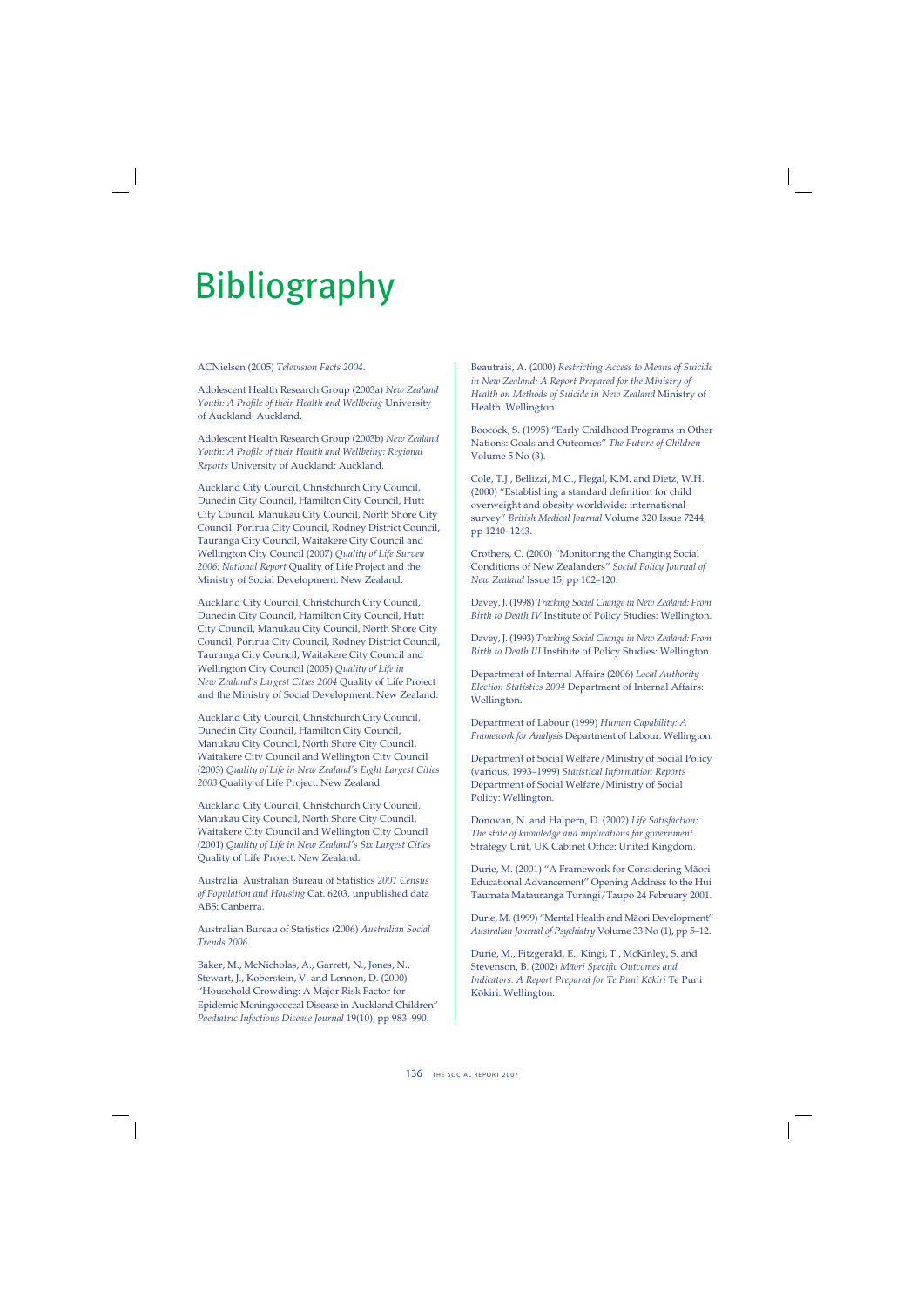Electoral Commission (2006) *Electoral Compendium 2005* Electoral Commission: Wellington. http://www. elections.org.nz/electoral-compendium-2005.html

Electoral Commission (2005) *2005 General Election – Offi cial Results* http://www.electionresults.govt.nz

Electoral Commission (2002) *The New Zealand Electoral Compendium* 3rd edition, Electoral Commission: Wellington.

European Commission (2005) *Social Values, Science and Technology: Special Eurobarometer 225* European Commission: Brussels.

Forster, M. and d'Ercole, M.M. (2005) *Income Distribution and Poverty in OECD Countries in the Second Half of the 1990s* OECD Social, Employment and Migration Working Papers No 22, OECD: Paris.

Forster, M. and Pearson, M. (2002) "Income Distribution and Poverty in the OECD Area: Trends and Driving Forces" *OECD Economic Studies* No (34), OECD: Paris.

Gold, H. and Webster, A. (1990) *New Zealand Values Today* Alpha Publications: Palmerston North.

Howden-Chapman, P. and Tobias, M. (eds) (2000) *Social Inequalities in Health: New Zealand 1999* Ministry of Health: Wellington.

Human Rights Commission (2006) *Omnibus Survey Results* February 2006.

Institute of Environmental Science and Research Ltd (ESR) (2007) Water Information New Zealand Database, March 2007.

International Institute for Democracy and Electoral Assistance (2004).

Inter-Parliamentary Union (2006a) PARLINE Database data from the most recent election as of 18 April 2007. http://www.ipu.org/parline-e/parlinesearch.asp

Inter-Parliamentary Union (2006b) *Women in National Parliaments* Situation as of 31 March 2007. http://www.ipu.org/wmn-e/arc/classif280206.htm

Jensen, J., Krishnan, V., Hodgson, R., Sathiyandra, S. and Templeton, R. (2006) *New Zealand Living Standards 2004 Nga Ahuatanga Noho o Aotearoa* Ministry of Social Development: Wellington.

Knack, S. and Keefer, P. (1997) "Does Social Capital Have an Economic Payoff? A Cross-Country Investigation" *Quarterly Journal of Economics* November 1997.

Krishnan, V., Jensen, J. and Ballantyne, S. (2002) *New Zealand Living Standards 2000* Centre for Social Research and Evaluation, Ministry of Social Development: Wellington.

Land Transport Safety Authority (2000) *Travel Survey Report: Increasing our Understanding of New Zealanders' Travel Behaviour 1997/1998* Land Transport Safety Authority: Wellington.

Marsh, A. and Sahin-Dikmen, M. (2003) *Discrimination in Europe Eurobarometer 57.0* The European Commission: Brussels.

Marsh, A. and Sahin-Dikmen, M. (2002) *Discrimination in Europe* The European Commission: Brussels.

Mayer, S. (2002) *The Explanatory Power of Parental Income on Children's Outcomes* Report to the Ministry of Social Development, Ministry of Social Development: Wellington.

Mayhew, P. and Reilly, J. (2007) *The New Zealand Crime and Safety Survey: 2006, Key Findings* Ministry of Justice: Wellington.

Ministry of Education (various years) *Early Childhood Education Statistics* Ministry of Education: Wellington.

Ministry of Education (various years) *Education Statistics of New Zealand* Ministry of Education: Wellington.

Ministry of Education (various years) *Education Statistics of New Zealand: School Leaver Statistics* Ministry of Education: Wellington.

Ministry of Education (2002a) *Participation in Tertiary Education* Ministry of Education: Wellington.

Ministry of Education (2002b) *PISA 2000: Overview of Selected New Zealand Findings* Ministry of Education: Wellington.

Ministry of Education (2001) *Education Statistics NewsSheet* Volume 10 No (1), Ministry of Education: Wellington.

Ministry for the Environment and Ministry of Health (2002) *Ambient Air Quality Guidelines – 2002 update*  Ministry for the Environment: Wellington.

Ministry of Foreign Affairs and Trade (1998) *The New Zealand Handbook on International Human Rights* Ministry of Foreign Affairs and Trade: Wellington.

Ministry of Health (various years) *Mortality and Demographic Data* New Zealand Health Information Service, Ministry of Health: Wellington.

Ministry of Health (2006a) *Suicide Facts: 2004–2005 data* Ministry of Health: Wellington.

Ministry of Health (2006b) *Suicide Facts: Provisional 2003 All-ages Statistics* Ministry of Health: Wellington.

Ministry of Health (2006c) *Tobacco Trends 2006: Monitoring tobacco use in New Zealand* Ministry of Health: Wellington.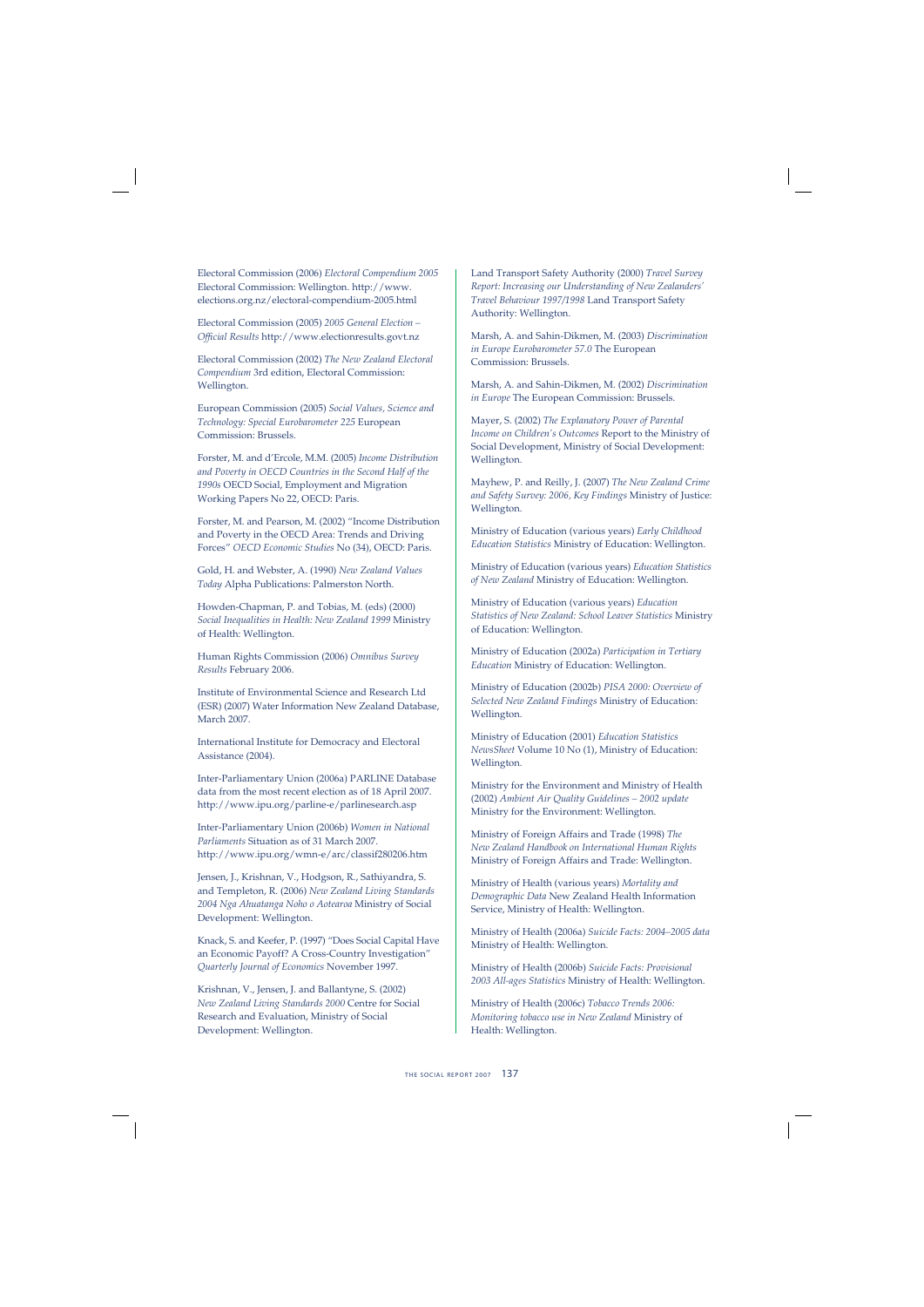Ministry of Health (2004a) *A Portrait of Health: Key results of the 2002/2003 New Zealand Health Survey* Ministry of Health: Wellington.

Ministry of Health (2004b) *Tracking the Obesity Epidemic: New Zealand 1977–2003* Ministry of Health: Wellington.

Ministry of Health (2004c) *Living with Disability in New Zealand. A Descriptive Analysis* Ministry of Health: Wellington.

Ministry of Health (2003a) *NZ Food, NZ Children: Key results of the 2002 National Children's Nutrition Survey* Ministry of Health: Wellington.

Ministry of Health (2003b) *Decades of Disparity: Ethnic Mortality Trends in New Zealand 1980–1999* Ministry of Health: Wellington.

Ministry of Health (2002) *An Indication of New Zealanders' Health* Ministry of Health: Wellington.

Ministry of Health (2000) *Drinking Water Standards for New Zealand 2000* Ministry of Health: Wellington.

Ministry of Health (1999a) *Our Health, Our Future: Hauora Pakari, Koiora Roa. The Health of New Zealanders 1999* Ministry of Health: Wellington.

Ministry of Health (1999b) *NZ Food, NZ People: Key Results of the 1997 National Nutrition Survey* Ministry of Health: Wellington.

Ministry of Health (1997) *National Nutrition Survey*  Ministry of Health: Wellington.

Ministry of Social Development (2006) *New Zealand Living Standards 2004* Ministry of Social Development: Wellington.

Ministry of Social Development (2004) *Social Wellbeing Survey* Ministry of Social Development: Wellington.

Ministry of Social Development (2003a) *The Social Report 2003* Ministry of Social Development: Wellington.

Ministry of Social Development (2003b) *New Zealand Living Standards 2000* Ministry of Social Development: Wellington.

Ministry of Social Development (2001a) *The Social Report 2001* Ministry of Social Development: Wellington.

Ministry of Social Policy (2001b) *Definitions of Crowding and the Effects of Crowding on Health: A Literature Review* Ministry of Social Policy: Wellington.

Ministry of Transport (2007) Unpublished road casualty data for 2006.

Ministry of Transport (2006) *Motor Vehicle Crashes in New Zealand Annual statistics 2005* Ministry of Transport: Wellington.

Morris, A., Reilly, J., Berry, S. and Ransom, R. (2003) *New Zealand National Survey of Crime Victims 2001* Ministry of Justice: Wellington.

National Institute of Water and Atmospheric Research, Kevin Rolfe and Associates Limited, University of Auckland and Wellington Medical School (2002) *Health Effects Due to Motor Vehicle Air Pollution in New Zealand* Ministry of Transport: Wellington.

National Research Council (1993) *Understanding Child Abuse and Neglect – Panel on Research on Child Abuse and Neglect* Department of Health and Human Services: Washington DC.

National Road Safety Committee (2000) *Road Safety Strategy 2010: A Consultation Document* National Road Safety Committee: Wellington.

Noll, H. (1996) *Social Indicators Reporting: The International Experience* Presentation to Symposium on Measuring Wellbeing and Social Indicators, Canadian Council on Social Development.

Noll, H. and Berger-Schmitt, R. (2000) *Conceptual Framework and Structure of a European System of Social Indicators* EU Reporting Working Paper No 9, Centre for Survey Research and Methodology (ZUMA), Social Indicators Department: Mannheim Germany.

NZ On Air (2007) *Local Content, New Zealand Television, 2006* NZ On Air: Wellington.

NZ On Air (1999) *Local Content and Diversity: Television in Ten Countries* NZ On Air: Wellington.

OECD (2007) International Road Traffic and Accident Database. http://www.cemt.org/irtad/IRTADPUBLIC/ we2.html

OECD (2007a) *National Accounts of OECD Countries, Main Aggregates, Volume 1 1994–2005* OECD: Paris.

OECD (2007b) *Main Economic Indicators 2005* OECD: Paris [May 2007].

OECD (2007c) *OECD Factbook 2007* OECD: Paris.

OECD (2006a) *Education at a Glance 2006* September 2006, OECD: Paris.

OECD (2006b) *OECD Factbook* OECD: Paris.

OECD (2006c) *OECD Health Data 2006* October 2006, OECD: Paris.

OECD (2006d) *OECD Employment Outlook 2006* OECD: Paris.

OECD (2001) *OECD Communications Outlook* OECD: Paris.

OECD (1995) *Environmental Data Compendium 1995* OECD: Paris.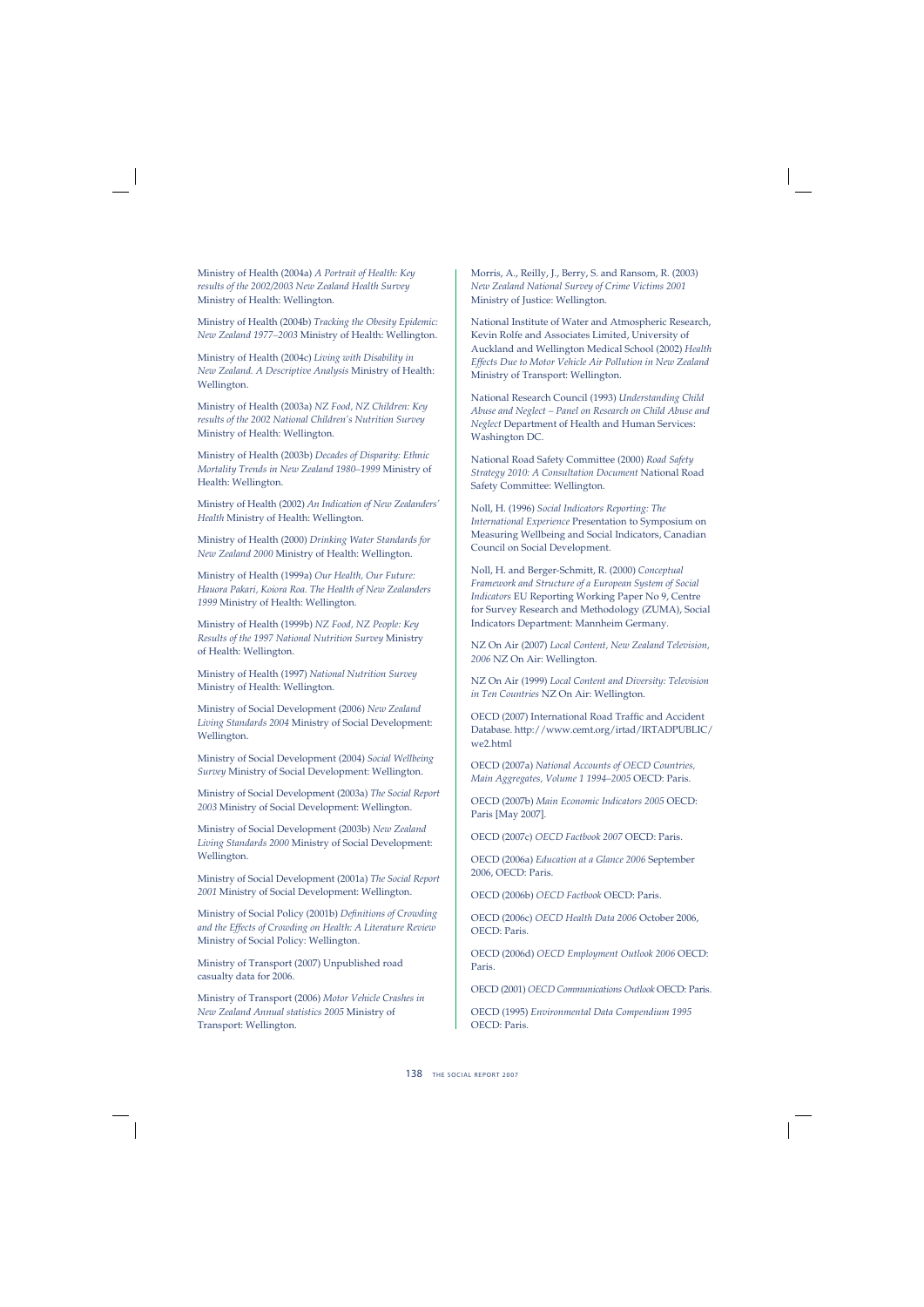Perry, B. (2007) *Household incomes in New Zealand: trends in indicators of inequality and hardship 1982 to 2004* Ministry of Social Development: Wellington.

Perry, P. and Webster, A. (1999) *New Zealand Politics at the Turn of the Millennium: Attitudes and Values About Politics and Government* Alpha Publications: Auckland.

Royal Commission on Social Policy (1988) *The April Report* Royal Commission on Social Policy: Wellington.

Royal Commission on Social Security in New Zealand (1972) *Social Security in New Zealand* Royal Commission on Social Security in New Zealand: Wellington.

Salmond, C. and Crampton, P. (2002) *NZDep2001 Index of Deprivation User's Manual* Department of Public Health, Wellington School of Medicine and Health Sciences: Wellington.

Social Monitoring Group (1989) *From Birth to Death: The Second Overview Report* New Zealand Planning Council: Wellington.

Social Monitoring Group (1985) *From Birth to Death: The First Report of the Social Monitoring Group* New Zealand Planning Council: Wellington.

Spellerberg, A. (2001) *Framework for the Measurement of Social Capital in New Zealand* Research and Analytical Report 2001 No 14, Statistics New Zealand: Wellington.

Sport and Recreation New Zealand (2007) *Overcoming Obstacles to Action 2006: Report commissioned by Sport and Recreation New Zealand giving results of Continuous Monitoring Survey* Sport and Recreation New Zealand: Wellington.

Statistics Canada (2004) *2003 General Social Survey on Social Engagement, Cycle 17 and Overview of the Findings* Statistics Canada: Ottawa.

Statistics Canada (2001) *Families with Children Under 18, 2001 Census* Cat. No 95F0316XCB01004 Statistics Canada: Ottawa.

Statistics New Zealand (2007a) *Alcohol and Tobacco Available for Consumption – Year ended December 2006* Statistics New Zealand: Wellington.

Statistics New Zealand (2007b) *Births – Tables* Statistics New Zealand: Wellington. http://www.stats.govt.nz/tables/births-tables.htm

Statistics New Zealand (2007c) *Births and Deaths: December 2006 quarter Information Release* Statistics New Zealand: Wellington.

Statistics New Zealand (2007d) *External Migration: December 2006 Information Release* Statistics New Zealand: Wellington.

Statistics New Zealand (2007e) *National Population Estimates: December 2006 quarter Information Release* Statistics New Zealand: Wellington.

Statistics New Zealand (2007f) *Demographic Trends 2006* Statistics New Zealand: Wellington.

Statistics New Zealand (2007g) *Household Labour Force Survey 1985–2006* Statistics New Zealand: Wellington.

Statistics New Zealand (2007h) *New Zealand Abridged Life Tables: 2004–2006* Statistics New Zealand: Wellington.

Statistics New Zealand (2007i) *New Zealand Income Survey (1997–2006)* Statistics New Zealand: Wellington.

Statistics New Zealand (2007j) *QuickStats About Culture and Identity: 2006 Census* Statistics New Zealand: Wellington.

Statistics New Zealand (2007k) *QuickStats About Housing: 2006 Census* Statistics New Zealand: Wellington.

Statistics New Zealand (2007l) *QuickStats About Mäori: 2006 Census* Statistics New Zealand: Wellington.

Statistics New Zealand (2006a) *Injury Statistics – Claims for Work-related Injuries (2005) Information Release* Statistics New Zealand: Wellington.

Statistics New Zealand (2006b) *QuickStats About New Zealand's Population and Dwellings, 2006 Census* Statistics New Zealand: Wellington.

Statistics New Zealand (2005a) *National Ethnic Population Projections 2001(base) – 2021 update Information Release* Statistics New Zealand: Wellington.

Statistics New Zealand (2005b) *Household Economic Survey 1988–2004* Statistics New Zealand: Wellington.

Statistics New Zealand (2004a) *Concerning Language*  Statistics New Zealand: Wellington.

Statistics New Zealand (2004b) *Injury Statistics 2003 – Claims for Work-Related Injuries (2003) – Report* Statistics New Zealand: Wellington.

Statistics New Zealand (2004c) *National Population Projections, 2004(base)–2051* Statistics New Zealand: Wellington.

Statistics New Zealand (2004d) *New Zealand Life Tables: 2000–2002* Statistics New Zealand: Wellington.

Statistics New Zealand (2003a) *Injury Statistics 2001/2002: Work-related injuries* Statistics New Zealand: Wellington.

Statistics New Zealand (2003b) *What is the effect of crowding in New Zealand? An analysis of crowding in NZ households 1986–2001* Statistics New Zealand: Wellington.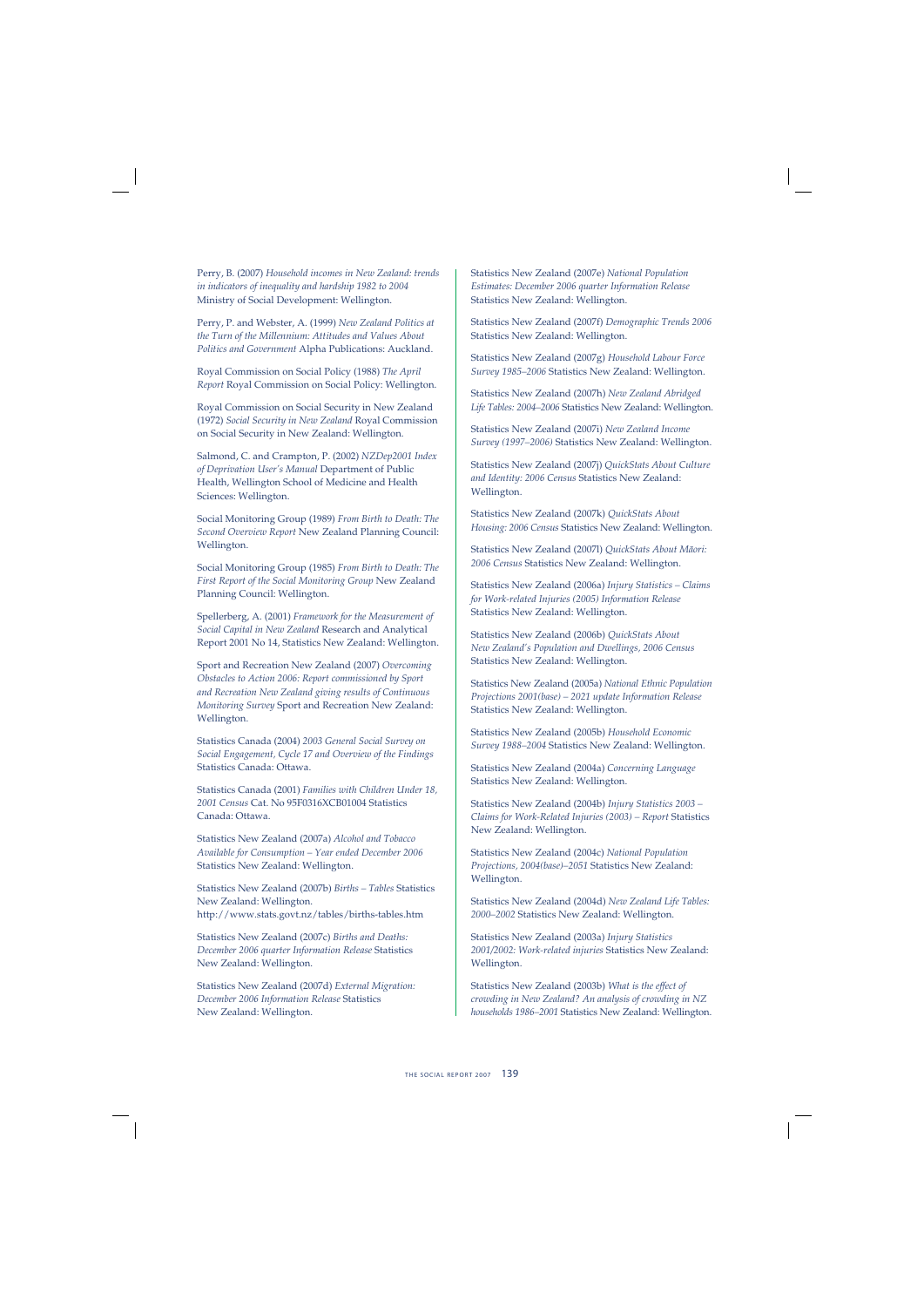Statistics New Zealand (2002a) *Cultural Experiences Survey* Statistics New Zealand: Wellington.

Statistics New Zealand (2001a) *Disability Counts*  Statistics New Zealand: Wellington.

Statistics New Zealand (2001b) *Around the Clock: Findings from the New Zealand Time Use Survey 1998/1999* Statistics New Zealand: Wellington.

Statistics New Zealand (2001c) *Measuring Unpaid Work in New Zealand 1999* Statistics New Zealand: Wellington.

Statistics New Zealand (1999) *New Zealand Now – Incomes* Statistics New Zealand: Wellington.

Statistics New Zealand (1998) *New Zealand Now: Housing* Statistics New Zealand: Wellington.

Statistics New Zealand (1997) *New Zealand 1996 Census of Population and Dwellings* Statistics New Zealand: Wellington.

Statistics New Zealand (1993) *Measuring Up: New Zealanders and the Environment* Statistics New Zealand: Wellington.

Stephens, R., Frater, P. and Waldegrave, C. (1995) "Measuring Poverty in New Zealand" *Social Policy Journal of New Zealand* Issue 5.

Te Puni Kökiri (2007) *The Mäori Language Survey Fact Sheet* Te Puni Kökiri: Wellington.

Te Puni Kökiri (2001) *Provisional results of the 2001 Survey of the Health of the Mäori Language* Te Puni Kökiri: Wellington.

Te Puni Kökiri (1998) *The National Mäori Language Survey: Te Mahi Rangahau Reo Mäori* Te Puni Kökiri: Wellington.

Tobias, M. and Cheung, J. (2003) "Monitoring Health Inequalities: Life Expectancy and Small Area Deprivation in New Zealand" *Population Health Metrics* Volume 1 No (2).

Transparency International (2006) *Transparency International Corruption Perceptions Index 2006* http://www.transparency.org/policy\_research/ surveys\_indices/cpi/2006

UNICEF (2003) "A League Table of Child Maltreatment Deaths in Rich Nations" *Innocenti Report Card* UNICEF: Geneva.

United Kingdom Office for National Statistics (2006) *Birth Statistics, 2005* ONS: London.

United Kingdom Office for National Statistics (2005) *Focus on Families* ONS: London.

United Kingdom Performance and Innovation Unit (2002) *Social Capital: A Discussion Paper* Prime Minister's Strategy Unit: United Kingdom.

United States Census Bureau (2007) *America's Families and Living Arrangements 2006.*

United States Department of Health and Human Services, Centers for Disease Control and Prevention (2005) *National Vital Statistics Reports*, Volume 58 No 8, December 29.

United States State Department Bureau of Democracy, Human Rights and Labor (2003) *New Zealand: Country Reports on Human Rights Practices* United States State Department: Washington DC.

Veenhoven, R. (2004) World Database of Happiness, Distributional Findings in Nations 2004.

Vowles, J. and Aimer, P. (1993) *Voters' Vengeance: The 1990 Election in New Zealand and the Fate of the Fourth Labour Government* Auckland University Press: Auckland.

Wilson, N. (1999) "Occupation and Health" in Tobias, M. and Howden-Chapman, P. (eds) *Social Inequalities in Health: New Zealand 1999* Ministry of Health: Wellington.

Winkelmann, L. and Winkelmann, R. (1998) "Immigrants in the New Zealand Labour Market: A Cohort Analysis Using 1986, 1991 and 1996 Census Data" *Labour Market Bulletin* 1998, Volumes 1 and 2, pp 34–70.

World Health Organization (2004) *Suicide Prevention: Country Reports and Charts* World Health Organization: Geneva.

World Health Organization (2000) *Obesity: Preventing and Managing the Global Epidemic* World Health Organization: Geneva.

Wylie, C. (1999) *Eight Years Old and Competent, The Third Stage of the Competent Children Project: A Summary of the Main Findings* New Zealand Council for Educational Research: Wellington.

Wylie, C., Thompson, J., Hodgen, E., Ferral, H., Lythe, C. and Fijn, T. (2004) *Competent Children at 12* Ministry of Education and New Zealand Centre for Education Research: Wellington.

Wylie, C., Thompson, J. and Lythe, C. (2001) *Competent Children at 10: Families, Early Childhood Education and Schools* Ministry of Education and New Zealand Centre for Education Research: Wellington.

Young, W., Morris, A., Cameron, N. and Haslett, S. (1997) *New Zealand National Survey of Crime Victims 1996* Victoria University: Wellington.

Zubrick, S., Williams, S. and Vimpani, G. (2000) *Indicators of Social and Family Functioning* Department of Family and Community Services: Canberra.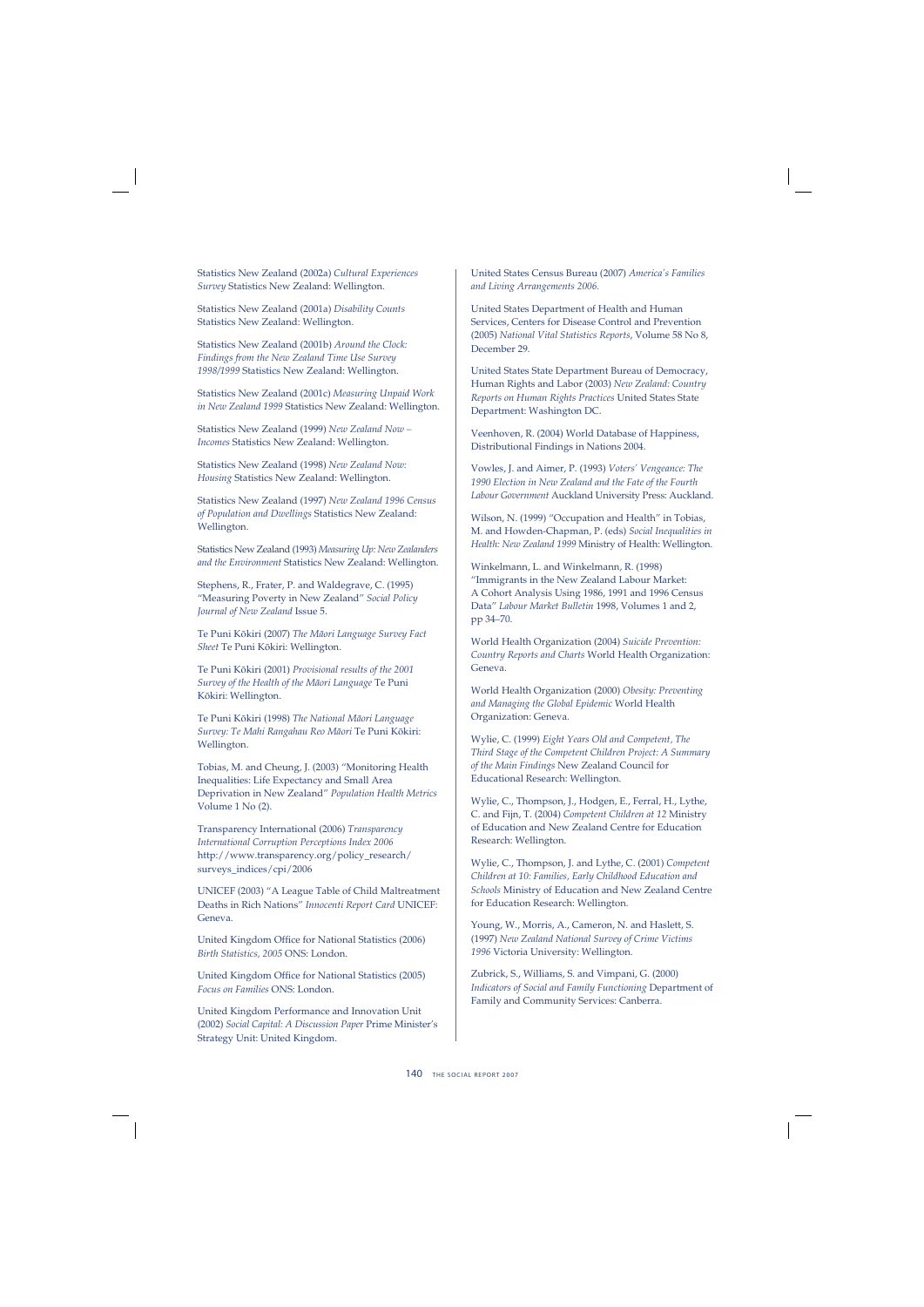# Changes to *The Social Report* 2007

No changes have been made to the outcome domains used in this year's edition of the social report. Six key changes have been made to the indicators used in the report. These are detailed in Table AP1.

| Outcome<br>Domain                 | <b>Change</b>                                                                                                                                                                                                                                                                                                                                                                                                                                                                                                                                                        |
|-----------------------------------|----------------------------------------------------------------------------------------------------------------------------------------------------------------------------------------------------------------------------------------------------------------------------------------------------------------------------------------------------------------------------------------------------------------------------------------------------------------------------------------------------------------------------------------------------------------------|
| Knowledge<br>and Skills           | The school leavers with higher qualifications indicator now reports<br>on the proportion of secondary school leavers who left school with<br>a qualification at National Certificate of Educational Achievement<br>(NCEA) Level 2 or above, rather than higher than NCEA Level 1.<br>This aligns the indicator more closely to the qualifications<br>framework for upper secondary schools.                                                                                                                                                                          |
|                                   | The adult literacy skills in English indicator has been removed<br>from the report as the data is old and not able to be updated<br>frequently.                                                                                                                                                                                                                                                                                                                                                                                                                      |
| Economic<br>Standard<br>of Living | The income-sharing unit which forms the basis of the population<br>with low incomes indicator has been changed from the "economic<br>family unit" to the "household". This change brings the base<br>methodology for the indicator into line with international best<br>practice.                                                                                                                                                                                                                                                                                    |
|                                   | The population with low living standards indicator has been<br>removed from the report. The Ministry of Social Development's<br>review of the population with low living standards indicator,<br>following the publication in 2006 of New Zealand Living Standards<br>2004, has shown the indicator is not suitable for tracking living<br>standards over time. This is due to the interpretation of any<br>changes being complicated by the fact that the indicator reflects<br>changing expectations about consumption, not just changes in<br>consumption itself. |
| Safety                            | An indicator of assault mortality that covers the whole population<br>has replaced the intentional injury child mortality indicator. While<br>the new indicator retains information about child assault deaths, it<br>provides a broader picture of intentional violence across society.                                                                                                                                                                                                                                                                             |
|                                   | An indicator on fear of crime has replaced the perceptions of safety<br>indicator. This is a broader indicator of the effect fear of crime has<br>on wellbeing and quality of life.                                                                                                                                                                                                                                                                                                                                                                                  |

#### Table AP1 **Changes to the indicators in** *The Social Report 2007*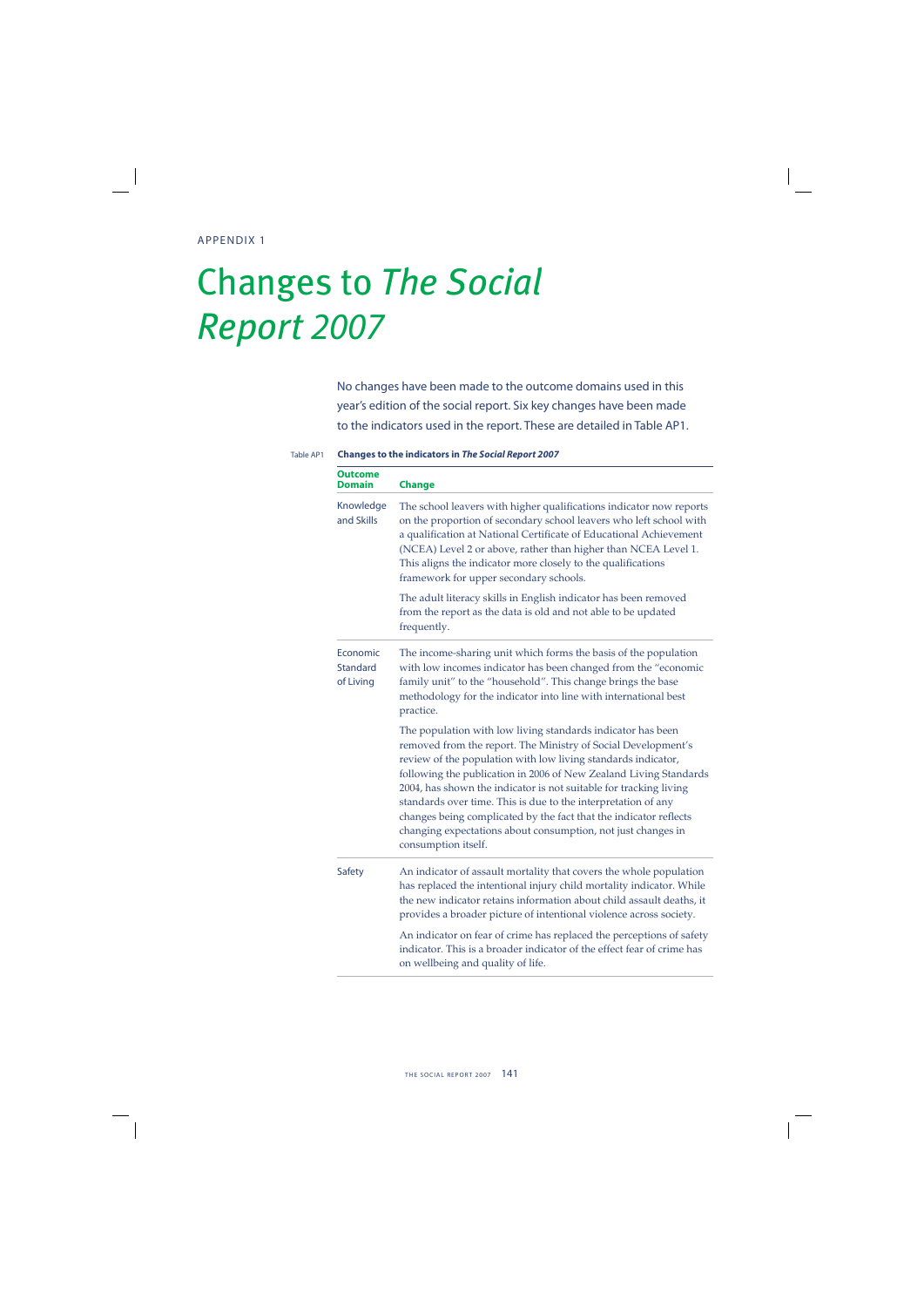A number of other minor changes have been made to some indicators.

The suicide indicator is now expressed as a three-year moving average, which removes the fluctuations apparent with the small numbers associated with suicide statistics.

The cigarette smoking indicator now reports on people aged 15–64 years rather than 15 years and over as previously, because it is based on a new survey.

The participation in tertiary education indicator has been changed to include only domestic students and to measure students enrolled at any time during the year, not at mid-year as in previous social reports.

The participation in sport and active leisure indicator has been re-named "participation in physical activity", to better reflect what the indicator is measuring.

Modifications have been made to the air quality data, particularly in Dunedin, where a central monitoring site is now used.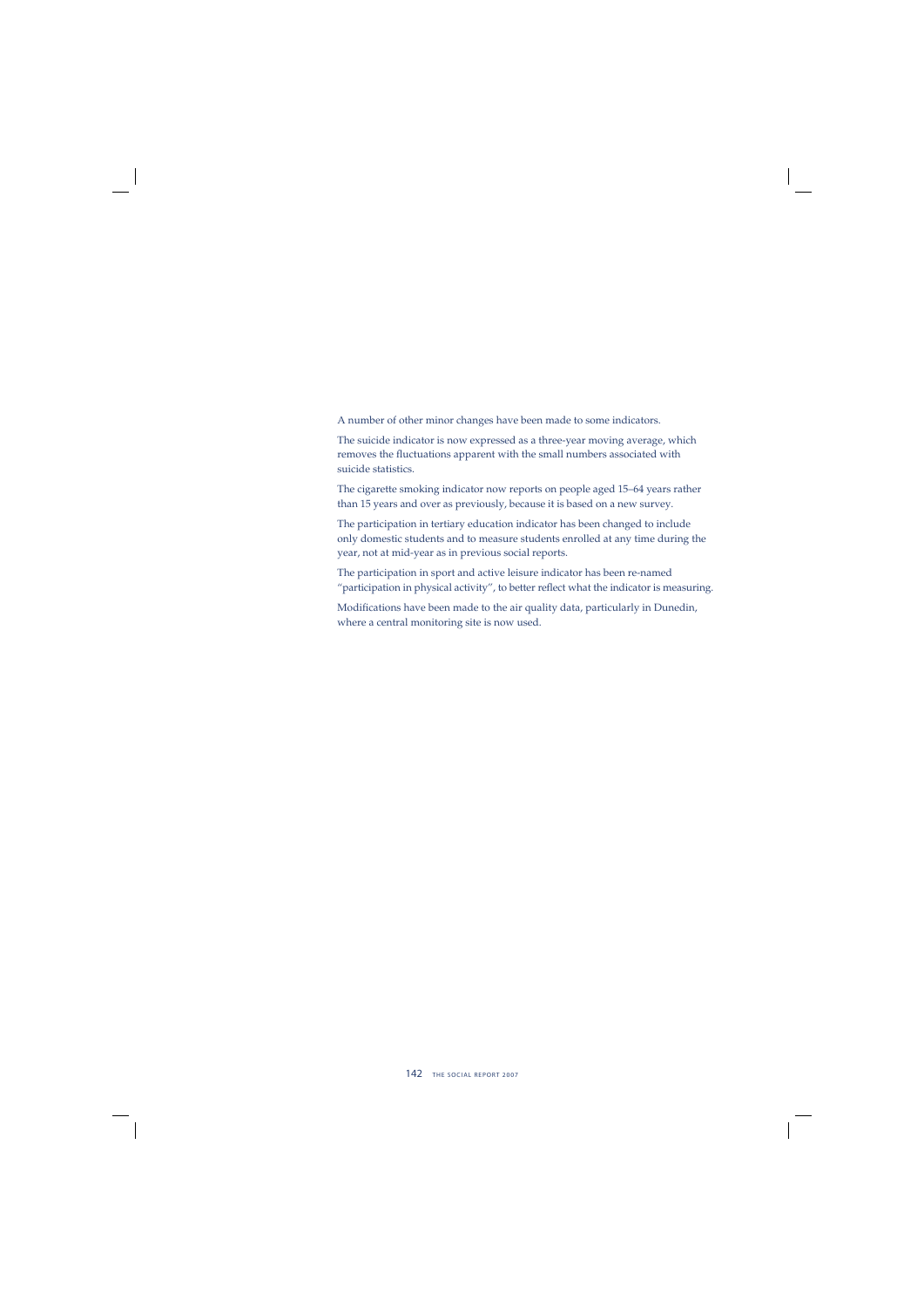# Technical details

### **People**

*Limitations of data:* The family data presented in this report relates to families within households. In official statistics, a family is defined as two or more people living in the same household who comprise either a couple, with or without children, or one parent and their children. The children do not have partners or children of their own living in the same household. People who were temporarily away from home on census night are included as part of the family. There is no data available on parents and children who live in different households.

#### *Data sources:*

**Population size and growth:** Statistics New Zealand, National Population Estimates Information Release; Census of Population and Dwellings; National Population Projections, 2004(base), mid-range Series 5, assuming medium fertility, medium mortality, long-term annual net migration gain of 10,000, Series 6 (low fertility), assuming medium mortality and net migration gain of 10,000, Series 6 (high migration), assuming medium fertility and mortality; External Migration Information Release, INFOS series VTBA.SJT (natural increase) and EMIQ.S3E (net migration).

**Overseas-born:** Statistics New Zealand (2007) QuickStats About Culture and Identity, 2006 Census, Tables 6, 7, 12, and 13.

**Fertility:** Statistics New Zealand (2007a) Birth Tables: Age-specific Fertility Rates for the Total and Mäori Populations. International comparison for total fertility rate and teenage (under 20) fertility rate: Demographic Trends 2006, Table 2.12, latest years available; 2005 England and Wales data from UK Office for National Statistics (2006) Birth Statistics, 2005, Tables 1.4 and 3.1.

**Geographic and ethnic distribution of the population:** Statistics New Zealand (2002) 2001 Census: Regional Summary, Table 2; Statistics New Zealand (2006) 2006 Census Regional Summary Tables 1, 2; Ethnic Population Projections, 2004(base). Urban/rural distribution: Statistics New Zealand, 2006 Census, unpublished data.

**Age and sex structure of the population:** Statistics New Zealand, National Population Estimates by single year of age, mean for the year ended December 2006, National Population Estimates Information Release. Median age by ethnic group: Statistics New Zealand, 2006 Census, unpublished data.

**Household structure:** Statistics New Zealand, 1996 Census: Families and Households, Table 1; 2001 Census: National Summary, Table 36; 2006 Census, Classification Counts, Table 55.

**Housing tenure:** Statistics New Zealand (2002) 2001 Census National Summary, Tables 20, 41; Statistics New Zealand (2006) QuickStats About New Zealand's Population and Dwellings, 2006 Census; and unpublished 2006 Census data.

**Families with dependent children:** Table P4: Families with dependent children, by family type, 1976 to 2006; Statistics New Zealand, 1976, 1981, 1986, unpublished census data; 1991 Census: New Zealanders at Home, Tables 16, 17; 1996 Census: Families and Households, Tables 16, 21, 26; 2001 Census: Families and Households, Tables 13, 24; 2006 Census, unpublished data. International comparison data: UK: Office for National Statistics (2005) Focus on Families, Table 1.2: Families: by type and presence of children, 2004 (families with dependent children); US: Census Bureau (2007) Current Population Survey Reports, 2006 March CPS, America's Families and Living Arrangements, Table FG7, Family groups with own children under 18: Australia: Australian Bureau of Statistics, Australian Social Trends, 2006, Family and Community: National Summary, Living Arrangements (families with children under 15); Canada: Statistics Canada, 2001 Census, Cat. No 95F0316XCB01004, Families with children under 18.

**Official languages:** Statistics New Zealand (2007) QuickStats About Culture and Identity, 2006 Census, Tables 15, 17, 19, 22 and 23.

**People with disability:** Statistics New Zealand (2001a) Disability Counts, Tables 1.01a, 1.02a. Ministry of Health (2004c) Living with Disability in New Zealand, Tables 4.29, 5.25.

**Same-sex couples:** Statistics New Zealand 2001 Census: Families and Households, Tables 7, 11; Statistics New Zealand (2006) 2006 Census, Classification Counts, Table 63. Note: The number of adults has been derived by multiplying the number of couples by two.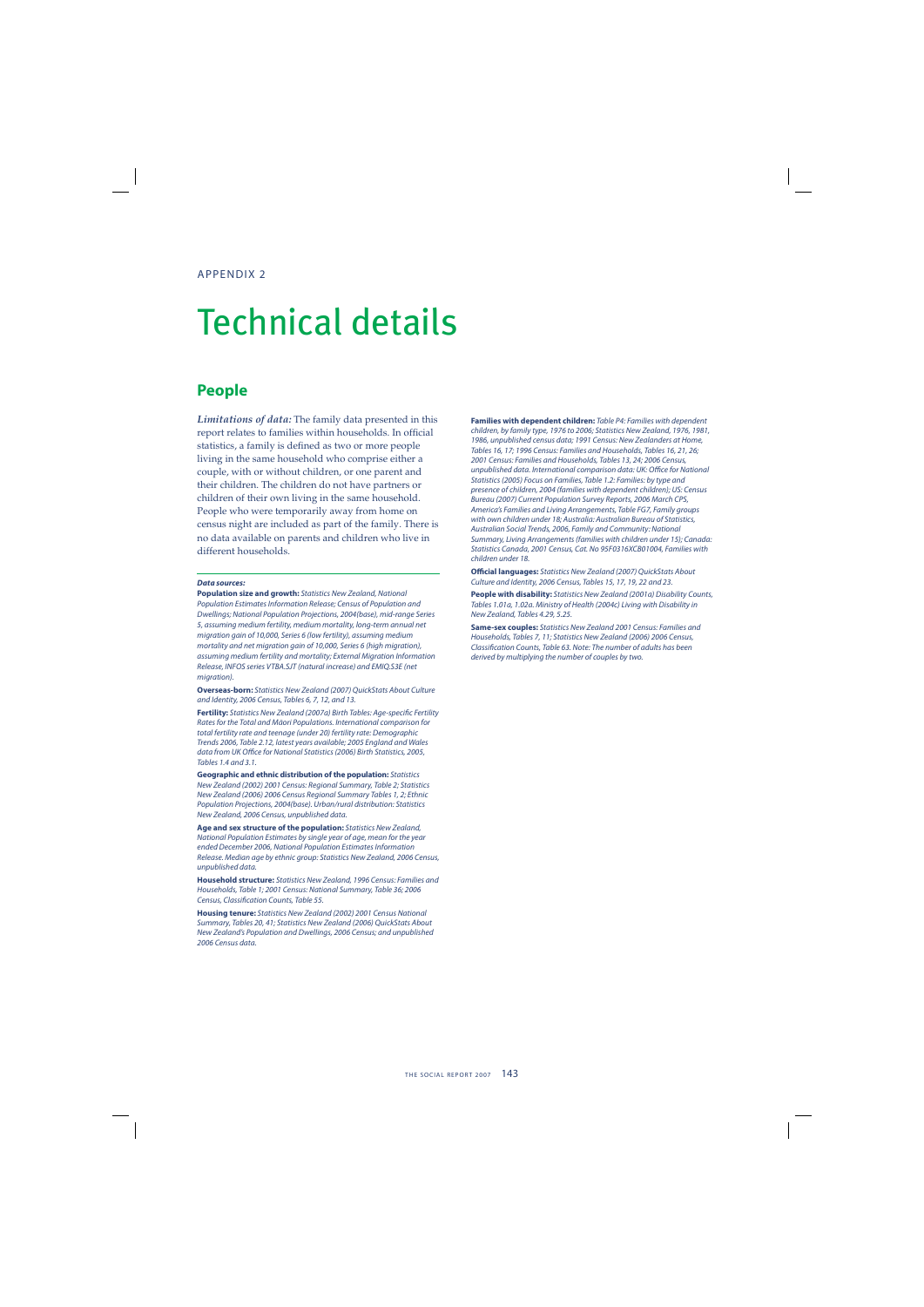## **Health**

#### H1 HEALTH EXPEC TANCY

*Defi nition/formulae:* The total number of years a newborn can expect to live without any self-reported functional limitation requiring the assistance of another person or a complex assistive device.

*Notes:*

- 1 The 2001 estimates have been revised following the official release of the 2000–2002 complete life tables in March 2004.
- 2 Independent life expectancy estimates for 1996 have been revised slightly, reflecting changes to the smoothing method required for the 2001 data and the release of the 2000–2002 complete life tables.
- 3 Mäori and non-Mäori rates are based on estimates for ages 0–85 years because of the small number of Mäori aged over 85 years, and are referred to here as "partial" independent life expectancies.

*Limitations of data:* The ability to monitor health expectancy on a regular basis depends on the availability of information about disability and levels of disability (ie the post-census disability survey).

This measure of health expectancy (called independent life expectancy in The Social Report 2003) has inherent limitations as a population health indicator. An indicator that included all levels of disability – not just a single dependency threshold – would provide a more precise measure of health (ie a health-adjusted life expectancy). The social preferences (disability weights) needed to construct such an indicator are not available for New Zealand.

*Data source:* Ministry of Health, revised data.

#### H2 LIFE EXPECTANCY

*Definition/formulae:* The expected number of years a person would live if they were subject throughout their lives to the current age-specific mortality rates.

*Note:* Ethnic-specific estimates for the period 1980–1982 to 1995–1997 have been adjusted for undercounting in the ethnic mortality statistics by linking census to mortality records. They were revised after the official release of the 2000–2002 complete life tables in March 2004. The figures differ from those published by Statistics New Zealand for the same period and are not comparable with earlier estimates.

The analysis associating life expectancy with levels of deprivation is based on the NZDep2001, a small-area index of deprivation based on a principal-component analysis of nine socio-economic variables from the 2001 Census. The index has been converted to a scale ranging from 1 to 10, where 1 represents the least deprived 10 percent of small areas, and 10 represents the most deprived 10 percent. The small areas are about the size of a census meshblock and have populations of approximately 100 people.

*Limitations of data:* Available annually only for the total population. Official Māori/non-Māori data is available five-yearly only, based on a three-year period around census years.

*Data sources:* Statistics New Zealand (2007f) New Zealand Abridged Life Table: 2004–2006 abridged life tables: http://www.stats.govt.nz/tables/ abridged-life-tables.htm; Statistics New Zealand (2004c) New Zealand Life Tables: 2000–2002, Table 1; Statistics New Zealand (2007b) Information Release, Births and Deaths: December 2006 quarter (www.stats.nz). Ministry of Health (ethnic-specific data for 1985-1987, 1990-1992); Ministry of Health (1999a) Our Health, Our Future: Hauora Pakari, Koiora Roa, The Health of New Zealanders 1999, Chapter 2. Tobias and Cheung (2003) Monitoring Health Inequalities: Life Expectancy and Small Area Deprivation in New Zealand, Table 3. OECD (2006c) OECD Health Data 2006, Frequently requested statistics.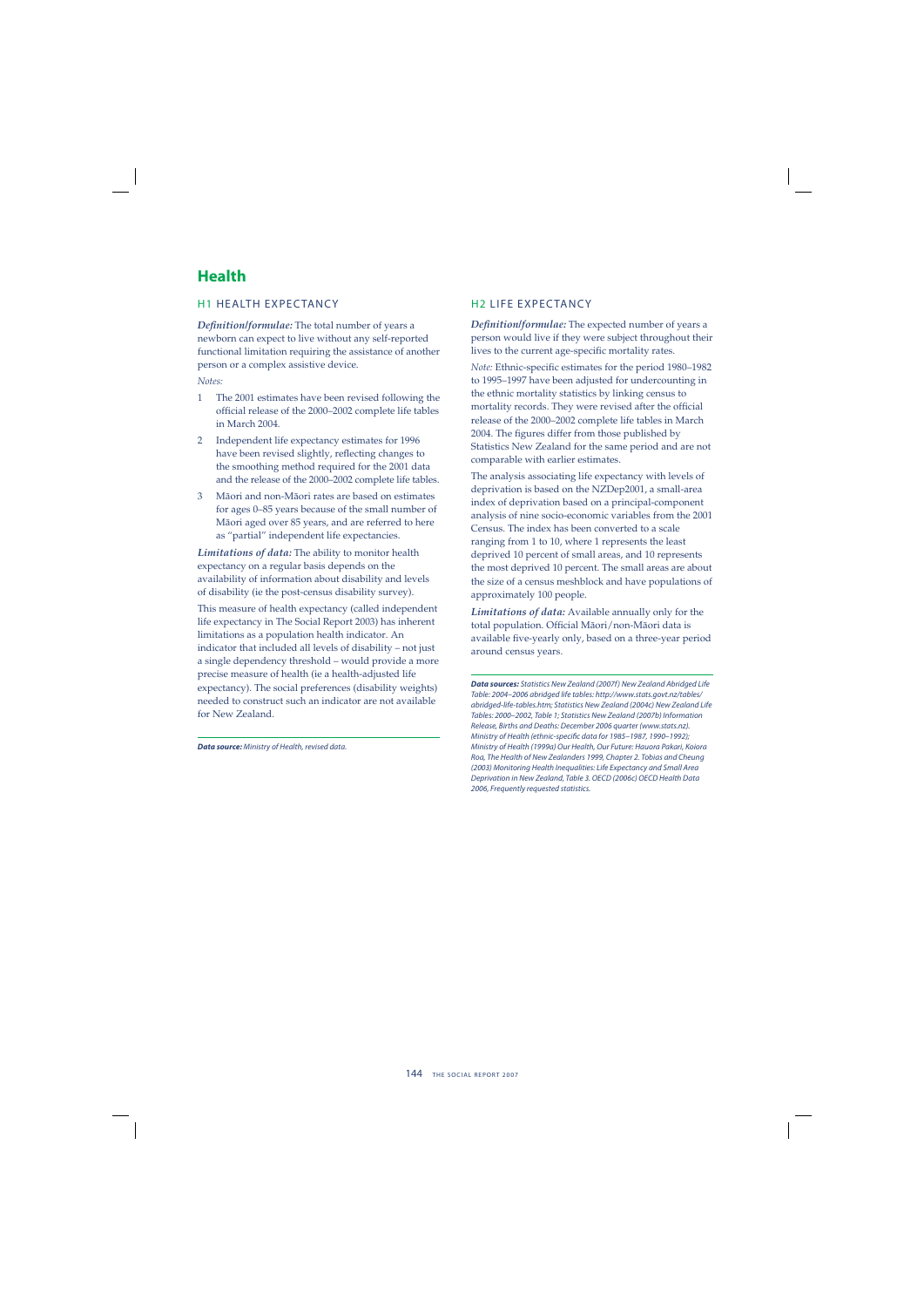#### H3 SUICIDE

**Definition/formulae:** The number of suicide deaths per 100,000 population, expressed as a three-year moving average age-standardised rate, for the population aged 5 years and over.

Age-standardised to the World Health Organization standard population.

*Note:* The figures for 2004 are provisional and subject to revision.

*Limitations of data:* Because suicide is a relatively rare event in statistical terms, rates of suicide can vary markedly from year to year. Any interpretation of trends requires an examination of rates over several years. Deaths by suicide are subject to a coroner's inquiry and can only be officially deemed suicide once an inquest is complete. This means there can be a considerable delay in the publication of the final statistics.

Data on the rates of suicide for geographical regions and cities may be of little value for reporting comparisons because of the low numbers, and hence highly variable suicide rates. For example, where populations are small, the rate of suicide can be greatly inflated by one or two deaths.

Data on attempted suicide is available only for those admitted to hospital as inpatients or day patients for self-inflicted injury. Those cared for in hospital but not admitted and those cared for by primary or community care services are not reported. Therefore, the actual rate of attempted suicide is likely to be much higher than that reported in official statistics.

Comparability over time is affected by a change in the population concept in 1991 (from de facto to resident). Because of a change in the ethnicity classification in 1995, comparable data is available only from 1996 onwards. Ethnic-specific mortality data is also subject to some uncertainty due to the differences in collection across different providers.

A comparison of international trends in suicide is problematic due to the different methods used to classify suicide. The New Zealand age-standardised rate in the international comparison data has been calculated in a manner consistent with the international figures available, and may differ slightly from the rates presented elsewhere (Ministry of Health, 2006a, p 15).

*Data sources:* Ministry of Health (2006a) Suicide Facts: 2004–2005 data; Ministry of Health, New Zealand Health Information Service (unpublished tables); Ministry of Health (2006b) Suicide Facts: Provisional 2003 Statistics (all ages); Beautrais (2000) Restricting Access to Means of Suicide in New Zealand: A Report Prepared for the Ministry of Health on Methods of Suicide in New Zealand. World Health Organization (2004).

#### H4 CIGARETTE SMOKING

*Definition/formulae:* The proportion of the population aged 15 years and over who ever smoke any readymade cigarettes or roll-your-own tobacco cigarettes. Up until 2005, information on smoking prevalence was collected from quarterly surveys conducted by ACNielsen Ltd and reported by the Ministry of Health. The historic rates are all crude rates. In 2006 the data came from the New Zealand Tobacco Use Survey (NZTUS) which was run for the first time in the first quarter of 2006.

Ethnic rates are age-standardised using the WHO world population.

*Limitations of data:* The international comparison is affected by differences in the collection and classification of the data. The classification of ethnicity information changed from 1997 onwards. Therefore, ethnic-specific data before and after 1997 may not be comparable.

The 2003 data was collected from people aged 18 years and over and adjusted for the expected proportion of smokers 15–24 years of age.

*Data sources:* Ministry of Health (2006c) Tobacco Trends 2006: Monitoring tobacco use in New Zealand. OECD (2006c) OECD Health Data 2006, Frequently requested data: Tobacco consumption: % of daily smokers among adult population. Statistics New Zealand (2007) Alcohol and Tobacco Available for Consumption, Year Ended December 2006, Information Release; Statistics New Zealand, Estimated resident population, mean year ended December.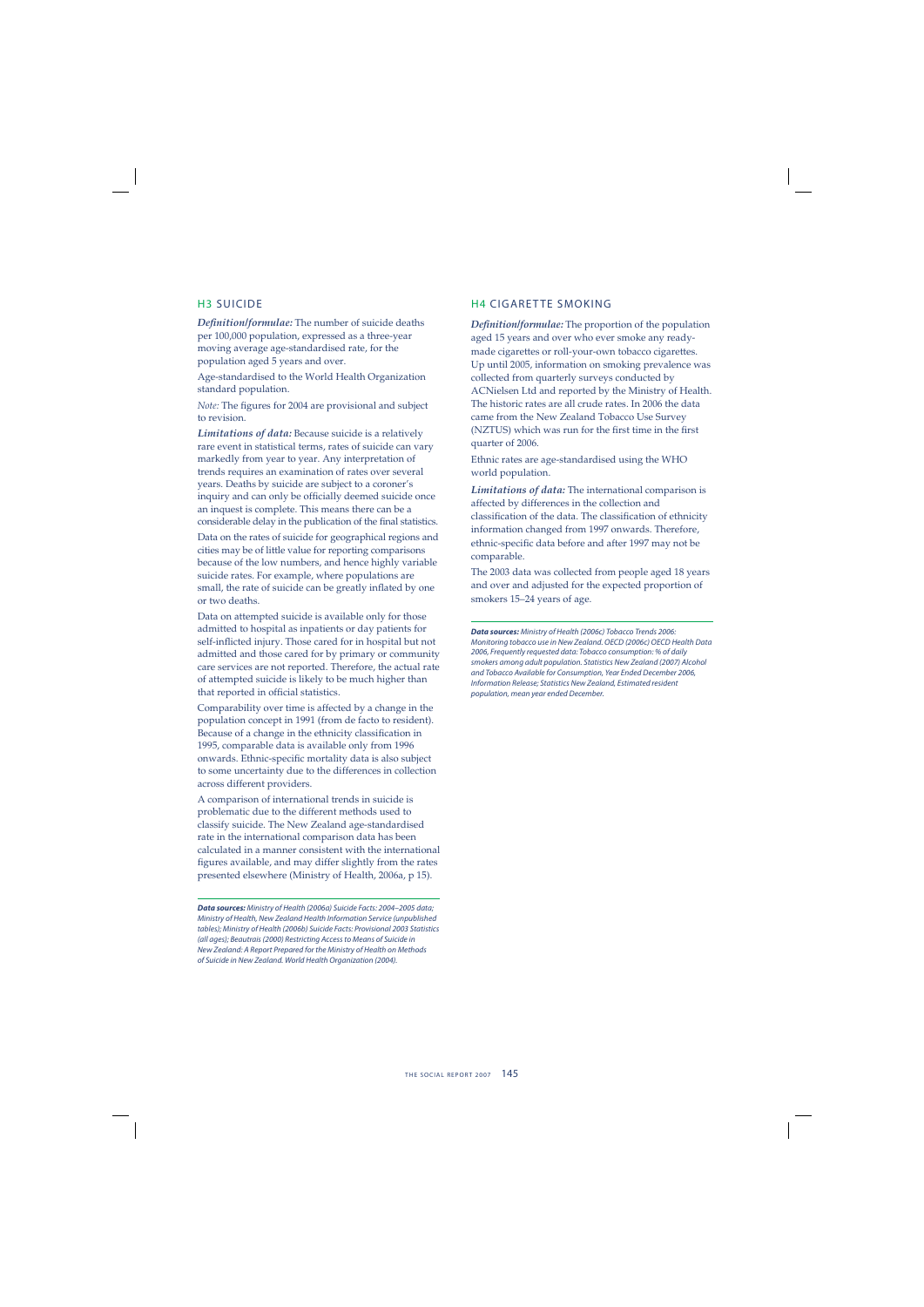#### H5 OBESITY

**Definition/formulae:** Obesity is defined as the accumulation of excess body fat to the extent that health is adversely affected (WHO 2000). It is measured using a Body Mass Index (BMI) which is calculated by dividing weight (in kilograms) by height (in metres) squared. Adults with a BMI greater than 30 kg/m² are classified as obese. In the 1997 National Nutrition Survey and in the 2002/2003 New Zealand Health Survey, the cut-off for Māori and Pacific peoples was set slightly higher, at 32 kg/m2 . For children, the measure is the proportion of 5–14 year olds whose BMI (weight/height<sup>2</sup>) meets the international definition of obesity established by Cole et al (2000). The definition adapts the widely used cut-off point for adults  $(30\text{kg}/\text{m}^2)$  to produce age- and sex-specific cut-offs for children and youth aged 2–18 years.

Information on obesity is based on the 2002/2003 New Zealand Health Survey, the 1997 National Nutrition survey, the 2002 National Children's Nutrition Survey, the 1989/1990 Life in New Zealand (LINZ) Study, and the 1977 National Diet Survey. Although there was some variation in survey design and response rates, as well as in height and weight measurement methods, these surveys are considered to be reasonably comparable.

*Limitations of data:* The cut-off level is arbitrary and does not necessarily correspond to levels of health risk. There is some debate about whether a separate cut-off for Māori and Pacific peoples is warranted. The 1989/1990 data for Mäori should be viewed with caution as the number of Mäori in the survey was small.

### **Knowledge and Skills**

#### K1 PARTICIPATION IN EARLY CHILDHOOD EDUCATION

*Defi nition/formulae:* The number of children aged 3 and 4 years enrolled in early childhood education (ECE) programmes as a proportion of the estimated population aged 3 and 4 years. ECE programmes include: licensed ECE services (kindergartens, playcentres, education and care services, home-based services, casual education and care (no regular roll), correspondence school and te köhanga reo); licenceexempt ECE services (early childhood development funded playgroups, Pacific peoples early childhood groups, and playcentres); and licence-exempt köhanga reo.

*Limitations of data:* Rates of participation are only "apparent" because children may be enrolled in more than one ECE centre. The rates therefore may be inflated. The measure does not provide information on the length of participation or on the quality of the programmes, both of which are relevant to positive educational outcomes. The methodology used for dealing with licence-exempt ECE groups that did not provide data has changed for 2006. As a result, enrolment figures for 2006 are not directly comparable with 2005 for licence-exempt ECE groups.

*Data sources:* Ministry of Education, Early Childhood Education, Licensed Services and Licence-Exempt Groups 2006, http://www.educationcounts. edcentre.govt.nz/statistics/ece/ece-licence-exempt2006.html; Ministry of Education, Prior participation in early childhood education: new entrants, http://www.educationcounts.edcentre.govt.nz/indicators/engagement/ dsau16.html; Ministry of Education (various years) Education Statistics of New Zealand, Education Statistics News Sheet, v 10, no 1, March 2001; unpublished tables.

*Data sources:* Ministry of Health (2004a) A Portrait of Health: Key Results of the 2002/2003 New Zealand Health Survey; Ministry of Health (2004b) Tracking the Obesity Epidemic: New Zealand 1977–2003; Ministry of Health (2002) An Indication of New Zealanders' Health; Ministry of Health (1999b) NZ Food: NZ People; Ministry of Health (2003c) NZ Food, NZ Children: Key results of the 2002 National Children's Nutrition Survey. OECD (2005c) OECD Health Data 2006, Frequently requested data: Obesity.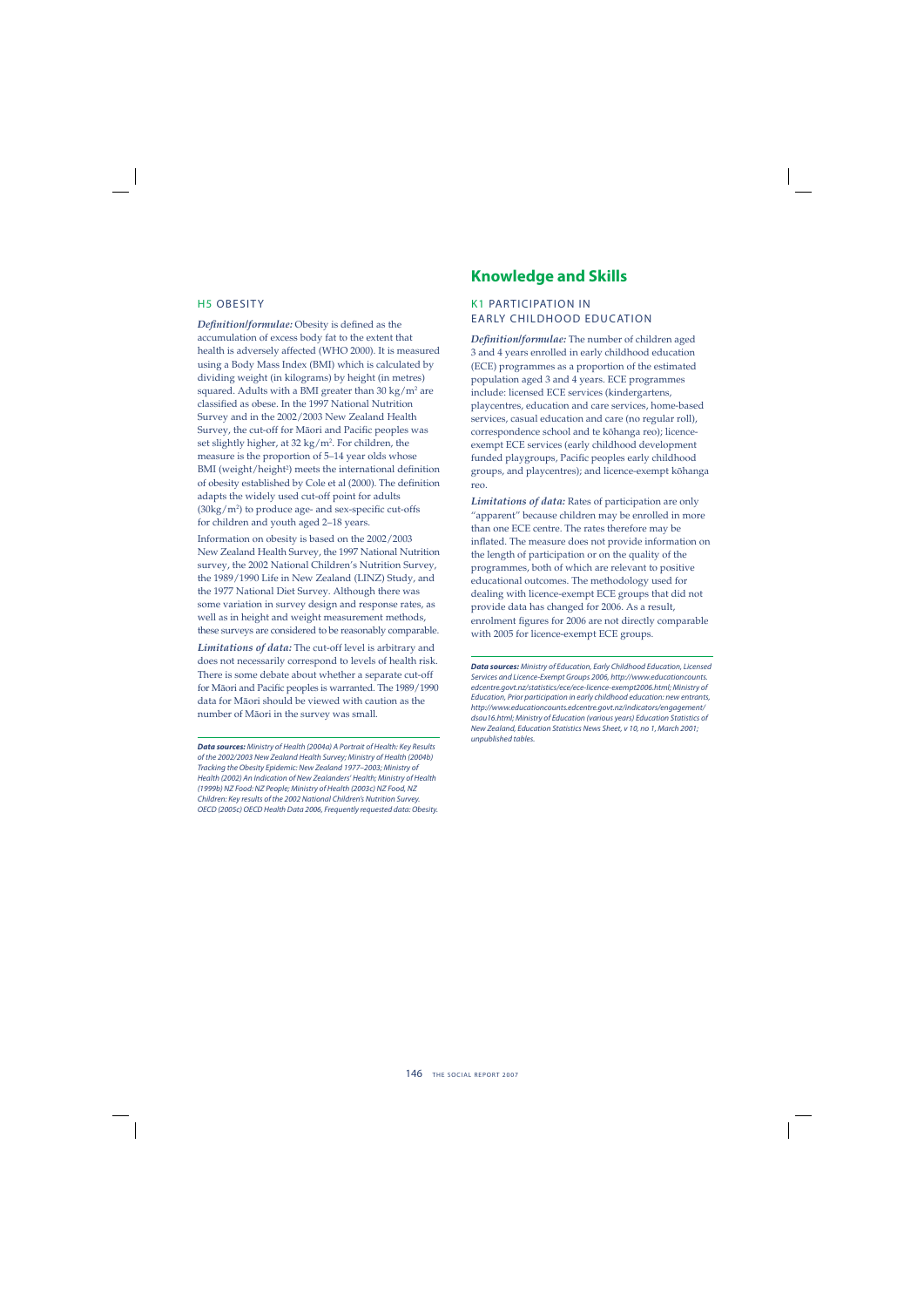#### K2 SCHOOL LEAVERS WITH HIGHER QUALIFICATIONS

*Definition/formulae:* The proportion of secondary school leavers who left school with a qualification at National Certificate of Educational Achievement (NCEA) Level 2 or above.

In Figure K2.1, the data up to 2002 includes school leavers with:

- National Certificate Level 4
- A or B Bursary/National Certificate Level 3
- Entrance Qualification/42 or more credits National Certificate Level 3 or above/Accelerated Christian Education Certificate or overseas award at Year 13 Level
- Higher School Certificate/14-41 credits National Certificate Level 3 or above
- National Certificate Level 2/1–13 credits National Certificate Level 3 or above.

The data for 2003 also includes leavers who attained NCEA Level 2.

The data for 2005 and 2006 includes qualifications at NCEA Level 2 or above.

*Limitations of data:* School leaver data collection was changed as a result of the introduction of NCEA in 2002. A direct comparison cannot be made between rates up to and including 2002 with rates for 2003 on, due to the change in the qualification structure. Previous qualifications, such as School Certificate, were awarded to students if they had completed the assessment and met attendance requirements, independent of the grade awarded. The new qualification structure is designed to award students credits when they have met achievement rather than participation criteria.

*Data sources:* Ministry of Education (various years) Education Statistics of New Zealand; Ministry of Education website, http://www.minedu.govt.nz, School Leaver Statistics; Ministry of Education, Education Counts website, School Leaver statistics, http://educationcounts.edcentre.govt.nz/ statistics/schooling/hp-school-leavers.html; Ministry of Education (2006) School leavers with NCEA Level 2 or above http://www.educationcounts. edcentre.govt.nz/indicators/edachievmnt/simu23.html; unpublished data from the Ministry of Education.

#### K3 PARTICIPATION IN TERTIARY EDUCATION

*Defi nition/formulae:* Participation in tertiary education is calculated by the number of students aged 15 years and over enrolled with a tertiary education provider (see below) at any time during the year in formal qualifications (or programmes of study) of greater than 0.03 Equivalent Full-time Tertiary Study (EFTS). The data excludes all non-formal learning, on-the-job industry training and private training establishments that did not received tuition subsidies or were not approved for student loans and allowances. Domestic students only are included.

Modern Apprenticeship students who are studying courses that fit into the above definition are included in the statistics (typically, doing block courses at a polytechnic). If their learning is totally on the job, they will not be included.

Community education courses are excluded from the statistics.

Public tertiary education institutions include: universities, polytechnics, colleges of education, and wänanga. Private tertiary education consists of: private providers receiving a tuition subsidy, private providers with qualifications approved for loans and allowances, private providers receiving a Ministry of Education grant, and other private providers registered with the New Zealand Qualifications Authority.

*Limitations of data:* The data in this report relates to students enrolled at any time during the year (from 1994). In previous social reports, it related to students enrolled at 31 July in each year. Therefore, the data in this indicator is not comparable with that in previous social reports.

Changes in the number of institutions, the status of institutions, and the types of courses offered affect comparisons over time.

*Data sources:* Ministry of Education website, http://www.minedu.govt.nz: Tertiary Statistics; Ministry of Education (2002a) Participation in Tertiary Education, August 2002; Education Statistics of New Zealand for 2001; Ministry of Education (2007), Tertiary Education Enrolments – 2006; Ministry of Education, Education Counts EdCentre (2007) Provider-based enrolments, Tables ENR2, ENR4, ENR5, ENR9; Participation Rates, Tables PPN1, PPN5, PPN7, downloaded from http://www.educationcounts. edcentre.govt.nz/ on 15 May 2007. OECD (2006a) Education at a Glance 2006, Table C1.2.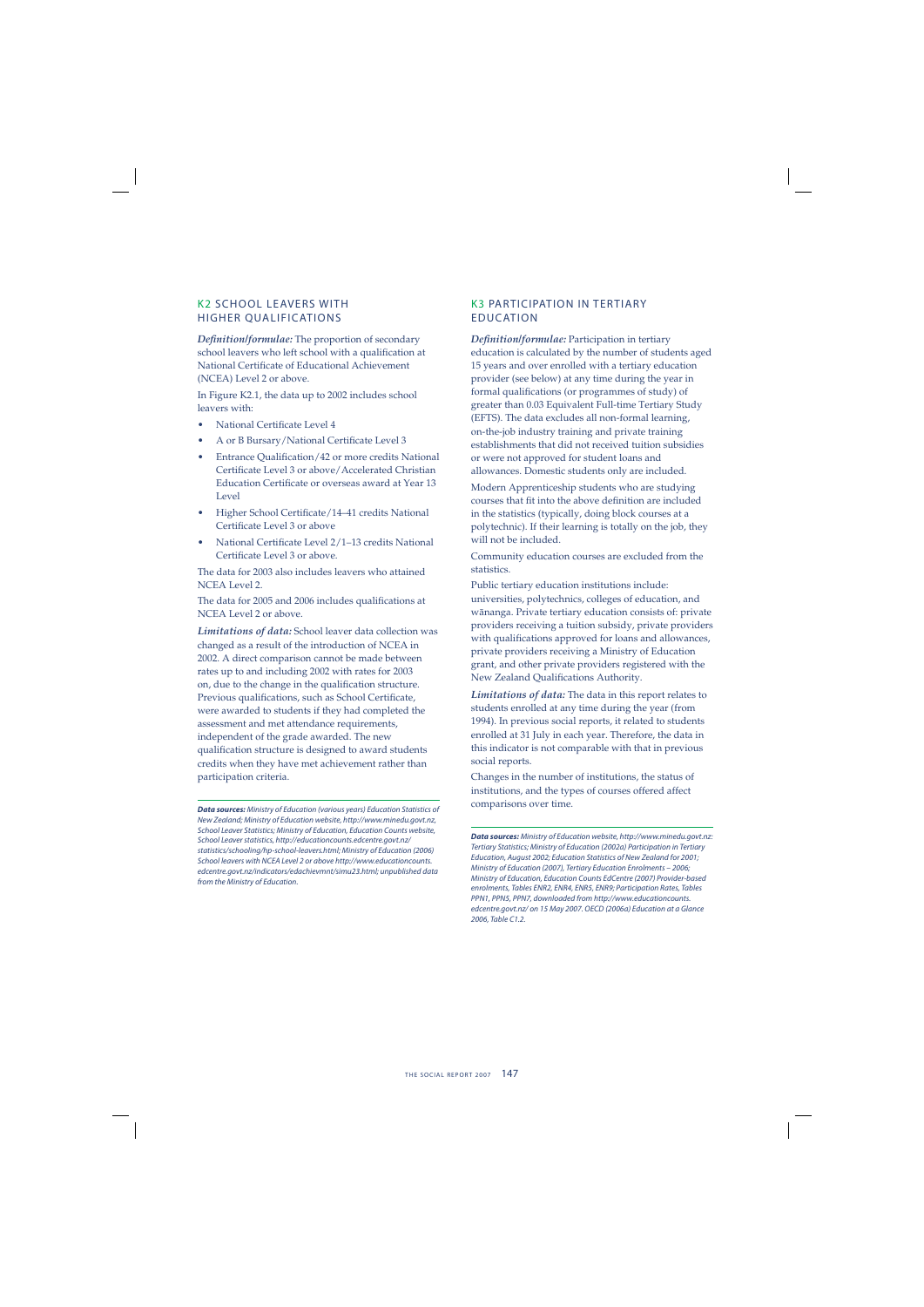#### K4 EDUCATIONAL ATTAINMENT OF THE ADULT POPULATION

*Definition/formulae:* The proportion of adults aged 25–64 years with an educational attainment of at least upper secondary school level, defined in the International Standard Classification of Education (ISCED 1997) as Level 3 and above, and including tertiary qualifications at bachelor's degree and above (Level 5A/6).

*ISCED 3 includes:* local polytechnic certificate or diploma, trade certificate or advanced trade certificate, University Bursary, Scholarship, Higher School Certificate, Sixth Form Certificate, University Entrance in one or more subjects, School Certificate in one or more subjects, other school qualification.

*ISCED 4 includes: technician's certificate, New Zealand* certificate or diploma, and other specified tertiary (the latter was previously included in 5B).

*ISCED 5B includes:* university certificate or diploma, teacher's certificate or diploma, nursing certificate or diploma.

*ISCED 5A/6 includes: post-graduate degree, certificate* or diploma, bachelor's degree.

*Limitations of data:* The data for this indicator is different from that shown in previous social reports because it refers to December years (previously it was for June years). This change was made to align the indicator with other indicators based on data from the Household Labour Force Survey.

Statistical weights used to rate sample data up to population estimates are updated every five years following each population census. This requires a revision of historical data. The latest revision was in June 2004.

Statistics New Zealand has recently recoded "other specified tertiary" from Level 5B to Level 4. This change should not have affected the data in this indicator.

The international comparison of the adult population with "at least upper secondary education" should be viewed with caution. There are substantial differences in the typical duration of ISCED 3 programmes between countries, ranging from two to five years of secondary schooling. The Tertiary Level A (bachelor's degree and above) comparison is more robust.

## **Paid Work**

#### PW1 UNEMPLOYMENT

Definition/formulae: The proportion of the labour force (aged 15 years and over) that is unemployed. The labour force is the sum of those defined as employed and those defined as unemployed. Hence the unemployment rate is defined as unemployed/ (employed and unemployed). The unemployed are defined in the Household Labour Force Survey as those who are without a paid job (or unpaid work in a relative's business) and who have actively sought work in the four weeks before the survey and who are available to take work. "Actively seeking" includes any actions such as contacting an employer, asking friends and relatives and contacting an employment agency or Work and Income but excludes those who have only checked newspaper advertisements.

Standardised unemployment rates used for international comparison are seasonally-adjusted rates.

*Limitations of data:* Data is based on a sample survey and is therefore subject to sampling error. The definition of the unemployed excludes some people who regard themselves as unemployed, including the "discouraged unemployed" – those not meeting the "actively seeking work" criterion. This group is classified in the "not in the labour force" category. The unemployment rate also excludes those who have part-time employment but who are seeking to work more hours.

*Data sources:* Statistics New Zealand (2007d) Household Labour Force Survey. OECD Frequently Requested Statistics, Standardised Unemployment Rate, downloaded from www.oecd.org on 9 May 2007; OECD (2006b) OECD Employment Outlook, 2006, Statistical Annex, Table G p 267.

*Data sources:* Statistics New Zealand, Household Labour Force Survey, unpublished tables. OECD (2006a) Education at a Glance 2006, Tables A1.2a, A1.2b, A1.2c (at least upper secondary education) and A1.3a, A1.3b, A1.3c (Tertiary-type A and advanced research programmes), downloaded from the internet 24 April 2007, http://www.oecd.org/document/6/ 0,2340,en\_2649\_37455\_37344774\_1\_1\_1\_37455,00.html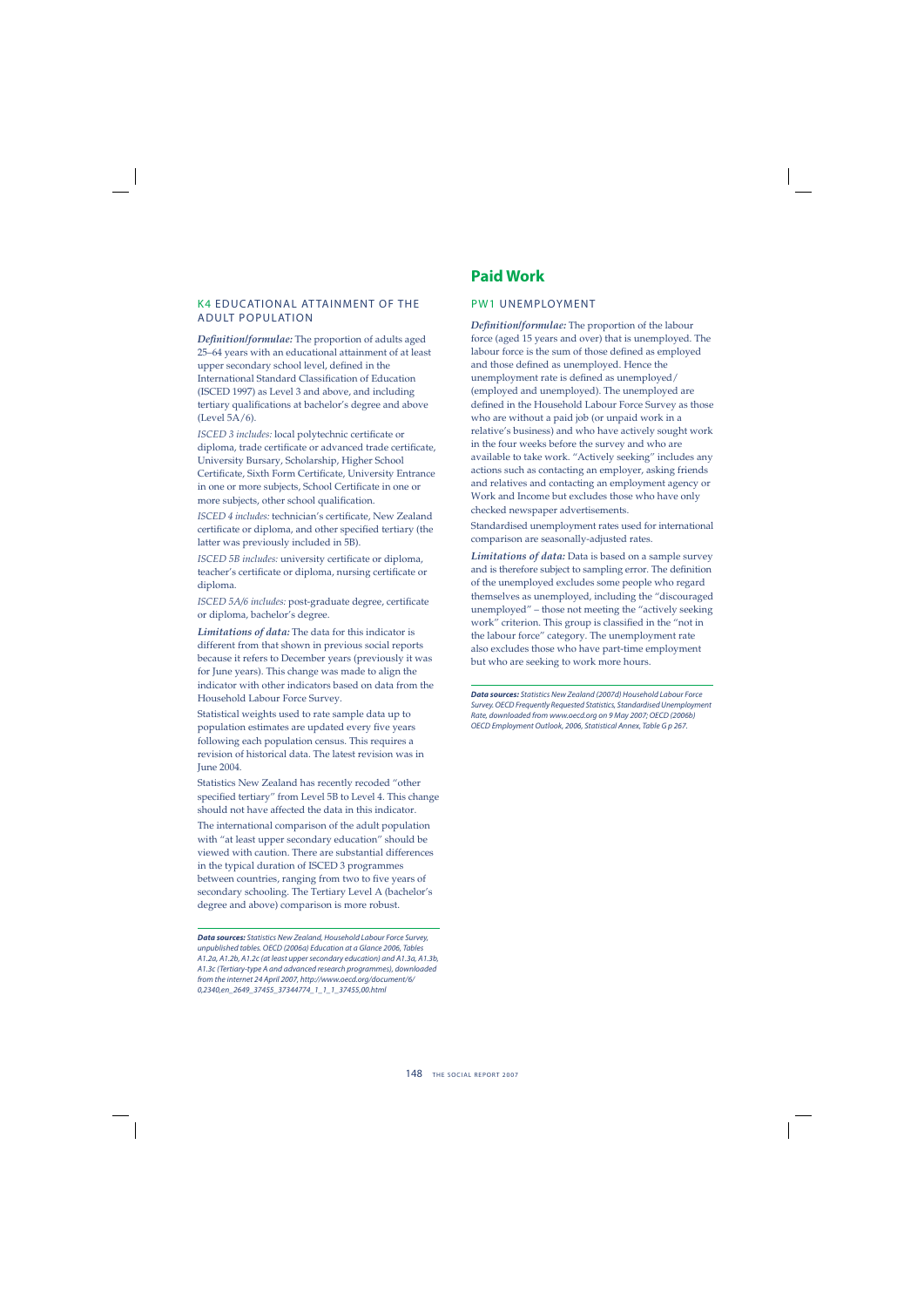#### PW2 EMPLOYMENT

*Definition/formulae:* The proportion of the population aged 15–64 years employed for at least one hour per week. The employed are those who worked for pay or profit for one hour or more in the week before the survey or who worked unpaid in a relative's business or who have a job but did not work that week because of leave, sickness or industrial disputes. The definition used here relates to the population aged 15–64 years, rather than to those aged 15 years and over; otherwise results are skewed by differences in the proportions of the sub-populations over 65 years, particularly when comparing males with females and comparing different ethnic groups.

*Limitations of data:* As above, data is subject to sampling error. The definition of employment includes those working one hour or more per week, so this will include some people who are likely to regard their status as closer to unemployment than to employment. For example, people on the unemployment benefit and searching for work but working a few hours a week will be counted as employed.

*Data sources:* Statistics New Zealand (2007d) Household Labour Force Survey. The Household Labour Force Survey figures were rebased using the latest census information in the June 2004 quarter. The data for all quarters was revised and there may be some differences between the numbers in this report and those published in earlier editions. OECD (2006b) OECD Employment Outlook, 2006, Statistical Annex, Table B pp 248–250.

#### PW3 MEDIAN HOURLY EARNINGS

*Defi nition/formulae:* Median hourly earnings for employees earning income from wage and salary jobs as measured by the New Zealand Income Survey, an annual supplement to the Household Labour Force Survey.

Limitations of data: The final data set consists of approximately 28,000 valid person records including 4,000 imputed person records. Hourly earnings relate to the number of hours usually worked and the usual income rather than to the number of hours actually worked and the actual income. Proxy interviewing may be used to collect data on income under certain circumstances. Estimates from sample surveys are subject to error.

#### PW4 WORKPLACE INJURY CLAIMS

Definition/formulae: The number of work-related accident claims reported to the ACC per 1,000 full-time equivalent employees (one part-time employee = 0.5 full-time employee).

Full-time equivalent employee data is as estimated by Statistics New Zealand's Household Labour Force Survey.

*Limitations of data:* The data does not include workplace accidents where no claim was made to the ACC. In some cases, there are also delays from when the accident happened to when the claim is reported to the ACC. For example, there were 240,500 injuries reported for the 2003 calendar year by March 2004, and 246,600 by March 2005, an increase of 3 percent.

Information on workplace injuries for 2005 is based on a new set of indicators developed by Statistics New Zealand. Comparable figures are available for 2001–2004 but information from these years is not directly comparable with previous figures on workplace injuries. The data for 2002–2004 was revised by Statistics New Zealand in 2006.

*Data source:* Statistics New Zealand (2006a) Injury Statistics – Claims for Work-Related Injuries (2005), Information Release.

#### PW5 SATISFACTION WITH WORK-LIFF BALANCE

*Definition/formulae:* The proportion of employed people who are "satisfied" or "very satisfied" with their work-life balance according to the Quality of Life Survey 2006.

*Limitations of data:* Subjective measures of wellbeing reflect people's perceptions of their own situation, which may differ from their objective status. The survey had a low response rate (22 percent) which means care should be taken in interpreting the data.

*Note:* Ethnicity is based on multiple responses and is sourced from unpublished tables produced by the Ministry of Social Development.

*Data sources:* Statistics New Zealand (2006g) New Zealand Income Survey, Hot Off the Press, June 1997 to June 2003 (revised), June 2004 to June 2006 Table 10, and unpublished data derived by the Ministry of Social Development.

*Data source:* Quality of Life Survey 2006. The survey was commissioned by 12 of New Zealand's cities and districts, in partnership with the Ministry of Social Development, to monitor trends in wellbeing. The total (national) sample size in the 2006 survey was 7,720, which has a maximum margin of error of +/- 1.1 percent at the 95 percent confidence interval. Interviews were conducted to meet gender, ethnicity, age and ward/region quotas to ensure the sample was representative of the New Zealand population as a whole.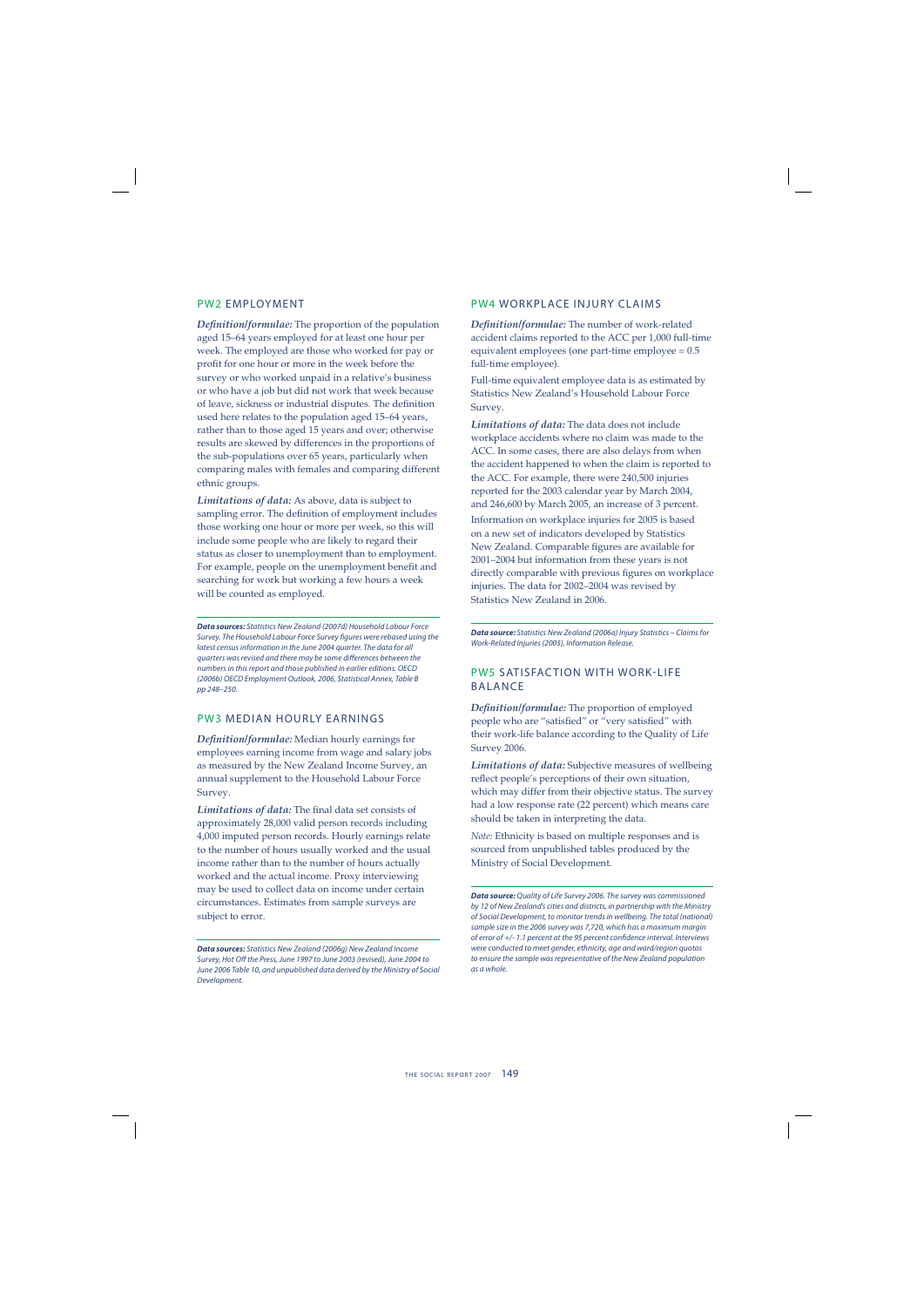# **Economic Standard of Living**

#### EC1 MARKET INCOME PER PERSON

*Defi nition/formulae:* Real Gross National Disposable Income (RGNDI) measures the real purchasing power of the net income of New Zealand residents from both domestic and overseas sources, after taking account of income resulting from international transfers. GNDI is Gross National Income (GNI), previously called Gross National Product (GNP), plus net international transfers. Real Gross Domestic Product (GDP) per person (as used in the OECD comparisons) is real income produced inside the New Zealand national boundary, excluding the international transfers included in GNDI.

*Derivation of RGNDI:* In the published tables, RGNDI is calculated as follows: constant price gross domestic product (production-based measure) plus constant price trading gain/loss plus constant price total net income and transfers. Constant price trading gain/loss is defined as current price exports divided by the imports implicit price index less constant price exports. Constant price total net income and transfers equals investment income credits less investment income debits plus transfers credits less transfers debits, all divided by the imports implicit price index.

*Limitations of data:* Major limitations to the use of RGNDI as an indicator of wellbeing include its failure to include non-marketed (and, therefore, non-priced) activities (barring the exception of imputed rentals on owner-occupied dwellings). RGNDI provides no information on income distribution. Finally, evidence suggests monetary measures have a very weak crosssectional and a limited time series correlation with self-assessed measures of wellbeing.

*Note:* The use of real GDP for OECD comparisons may over-state New Zealand's relative position because of New Zealand's growing and high per capita net external debt.

*Data sources:* Statistics New Zealand, Real GNDI per capita, INFOS series SNCA.S6RB06NZ; Statistics New Zealand (2001c) Measuring Unpaid Work in New Zealand 1999 Table 1 p 15, Table 4 p 17. OECD (2007a) National Accounts of OECD Countries, Main Aggregates, Volume 1, 1994–2005, Part III, Comparative Tables based on PPPs, Table B5: Gross domestic product per head at current prices and current PPPs (US dollars), and Table B7: Gross domestic product per head at the price levels and PPPs of 2000 (US dollars); OECD (2007) OECD Factbook 2007: Economic, Environmental and Social Statistics, Gross national income per capita, time series table from Statlink on p 29.

#### EC2 INCOME INEQUALITY

*Defi nition/formulae:* The ratio of the 80th percentile of equivalised disposable household income to the 20th percentile of equivalised disposable household income. This indicator takes into account household size and composition. For international comparisons, we have compared Gini co-efficients.

Adjustment for family size was made by means of a per capita equivalisation process based on the 1988 Revised Jensen Equivalence Scale.

*Limitations of data:* International comparisons have been made with data from years around 2000.

*Data sources:* Statistics New Zealand Household Economic Survey. (Access to the data used in this study was provided by Statistics New Zealand under conditions designed to give effect to the confidentiality provisions of the Statistics Act 1975. The results presented in this study are the work of the Ministry of Social Policy/Ministry of Social Development.) Forster M and d'Ercole M M (2005) Income Distribution and Poverty in OECD Countries in the Second Half of the 1990s, OECD Social, Employment and Migration Working Papers No 22.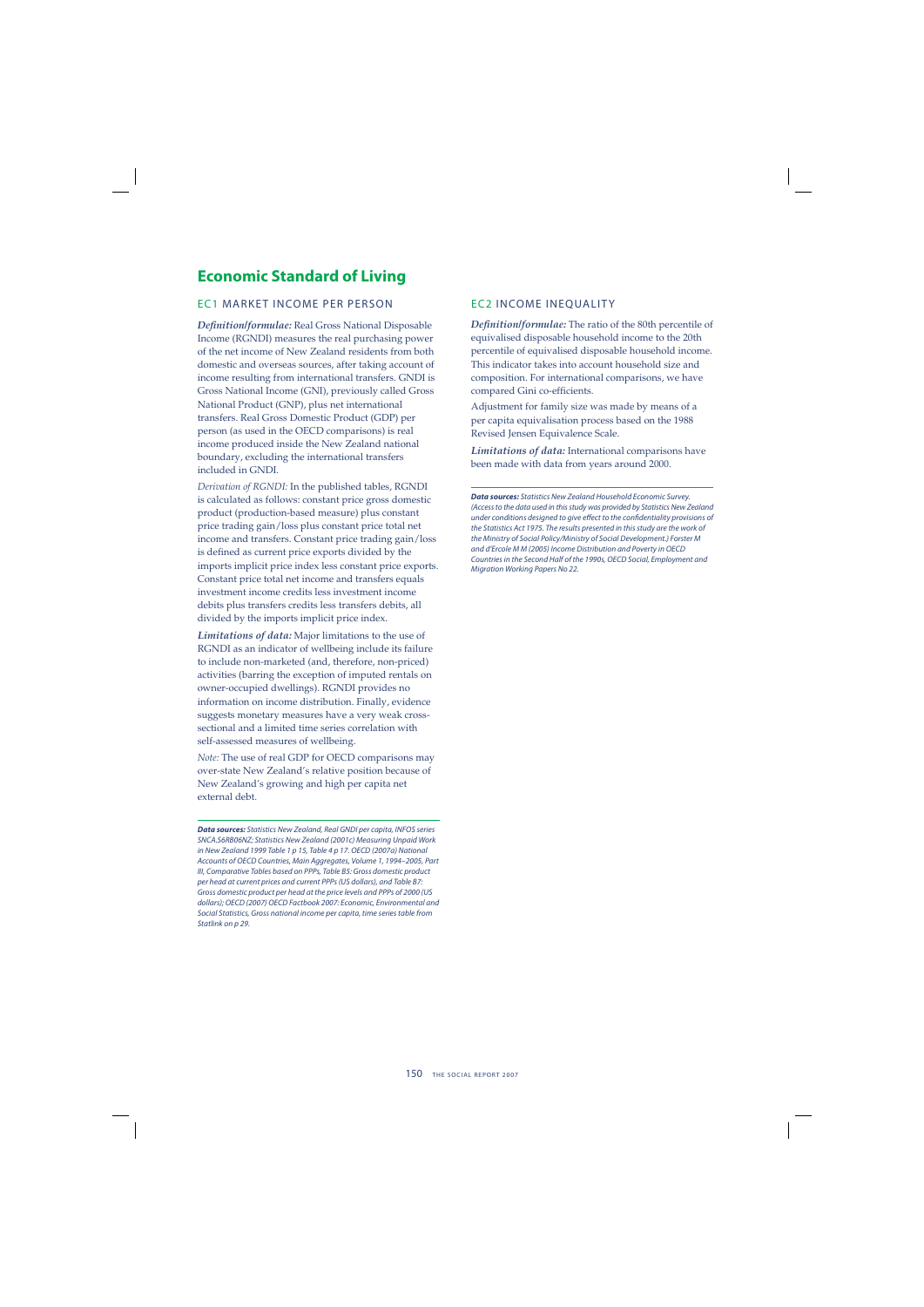#### EC3 POPULATION WITH LOW INCOMES

*Defi nition/formulae:* The income measure used is equivalised disposable household income after deducting housing costs. Equivalised disposable household income is the total income from all sources for all individuals in the household, after deducting tax, and adjusting for household size and composition.

The adjustment for household size and composition is based on the 1988 Revised Jensen Equivalence Scale.

Housing costs is the sum of annualised accommodation expenditure (includes mortgage payments (principal and interest), payments to local authorities, property rent, rent of a private dwelling, boarding house, and student accommodation not paid with formal fees). In this indicator the Accommodation Supplement is counted as income.

Individuals are ranked by their household's equivalised disposable income (after deducting housing costs).

The two low-income thresholds used are of the "fixed line" type, set at 50 percent and 60 percent of the 1998 median household disposable income, less 25 percent to allow for average housing costs. The two thresholds are held constant in real terms by an adjustment using the CPI. (See Perry (2007) for further detail – especially Appendices 4 and 5.)

Individuals are grouped according to selected individual, family or household characteristics for the different analyses. For this indicator, family means one or two parent families with dependent children, whether living in a separate household or with others in a wider household.

The ethnicity of individuals aged 15 years and over is as reported by the individual. Children under 15 years are attributed with the ethnicity of the survey respondent. The methodology used to calculate the figures used in the international comparison section follows that used by the OECD: the income concept is equivalised household disposable income; the equivalence scale is the square root scale (ie equivalence scale elasticity = 0.5); equivalent household income is attributed to all individuals in the household; individuals are ranked by their attributed equivalent disposable income to get the median for that year; the threshold is set at 50 percent of this (contemporary) median, a "moving line" approach. There is no adjustment for housing costs.

*Limitations of data:* The equivalised disposable income measure (whether before or after deducting housing costs) is taken as an indicator of a household's access to economic resources or of its potential living standards, all else being equal. The measure is an imperfect indicator of actual living standards, which are influenced by factors other than current income and housing cost. People with the same current income

level can have different standards of living as a result of their different net assets, the extent to which they receive assistance from others, and the extent to which they have atypical expenditure commitments (eg unusually high medical costs, debt repayments, transport costs and electricity costs). People who experience a lengthy period of very low income are likely to have different life outcomes to those who experience only a transient episode.

*Note:* The measures have been constructed using the household as the income-sharing unit, in line with international best practice. Previous social reports used the "economic family unit" as the income-sharing unit. The figures used in The Social Report 2007, therefore, differ a little from those in previous editions, although trends over time remain unchanged.

*Data sources:* Statistics New Zealand Household Economic Survey. (Access to the data used in this study was provided by Statistics New Zealand under conditions designed to give effect to the confidentiality provisions of the Statistics Act 1975. The results presented in this study are the work of the Ministry of Social Development (see Perry B (2007) Household incomes in New Zealand: trends in indicators of inequality and hardship, 1982 to 2004).) Forster M and d'Ercole M M (2005) Income Distribution and Poverty in OECD Countries in the Second Half of the 1990s, OECD Social, Employment and Migration Working Papers No 22.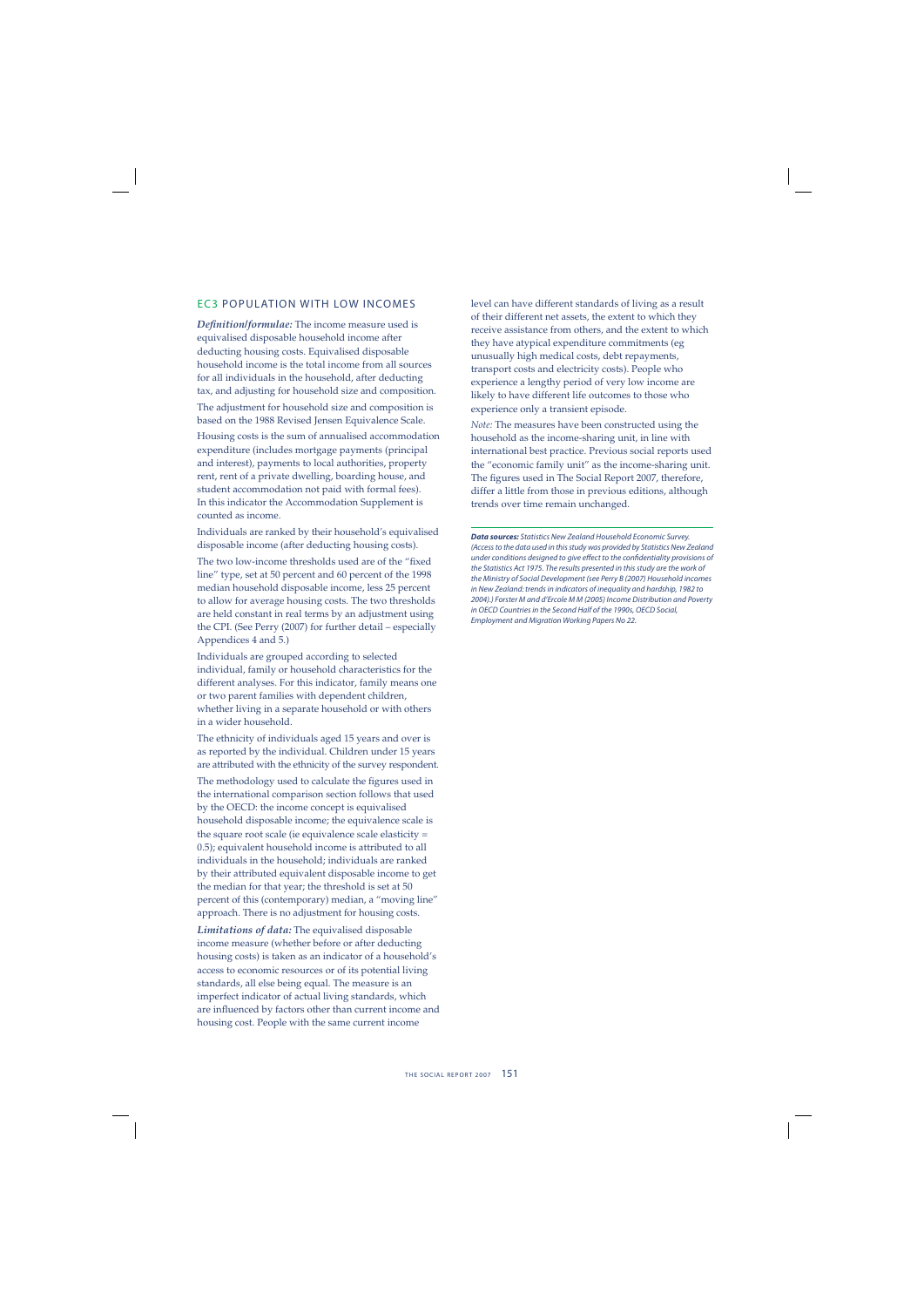#### EC4 HOUSING AFFORDABILITY

**Definition/formulae:** The proportion of households and the proportion of people within households with housing cost outgoings-to-income ratio greater than 30 percent.

Household incomes have been equivalised using the 1988 Revised Jensen Equivalence Scale.

Housing costs are the sum of annualised accommodation expenditure (includes mortgage payments (principal and interest), payments to local authorities, property rent, rent of a private dwelling, boarding house and student accommodation not paid with formal fees). In this indicator the Accommodation Supplement is counted as income.

*Limitations of data:* Measures of housing affordability do not shed light on the issues of housing quality, suitability or sustainability; nor do they explain why affordability problems may exist, or the extent to which inadequate housing is occupied to avoid affordability problems. Furthermore, marginally-housed families are often hidden from official statistics and are not counted among those with an affordability problem.

Household ethnicity is defined in this indicator by the presence of an adult of a particular ethnic group. The figures for households defined in this way are not mutually exclusive.

*Data source:* Derived from the Statistics New Zealand Household Economic Survey by the Ministry of Social Development.

#### EC5 HOUSEHOLD CROWDING

*Defi nition/formulae:* The Canadian National Occupancy standard sets the bedroom requirements of a household according to the following compositional criteria:

- There should be no more than two people per bedroom
- Parents or couples share a bedroom
- Children under 5 years, either of the same or of the opposite sex, may reasonably share a bedroom
- Children under 18 years of the same sex may reasonably share a bedroom
- A child aged 5–17 years should not share a bedroom with one under 5 of the opposite sex
- Single adults 18 years and over and any unpaired children require a separate bedroom.

Limitations of data: There is no contemporary official statistic or index of household crowding in New Zealand. There are many frameworks or models used in many countries for analysing the incidence of crowding. It is unlikely any single measure of crowding could adequately summarise such a complex and multi-faceted issue as crowding.

There is no definitive evidence crowding leads to negative social outcomes, but there are associations between living in crowded circumstances and negative outcomes. The mechanisms by which these outcomes result are not clear.

The Canadian Crowding Index is not an objective index of crowding. The extent to which household members will perceive themselves as living in crowded circumstances is dependent on many factors including social and cultural expectations. Furthermore, it cannot be assumed households requiring one or more additional bedrooms (based on the Canadian index) will suffer negative social outcomes.

The Canadian Crowding Index is used here as it is both sensitive to household size and composition. The measure sets a bedroom requirement for households based on precise criteria.

*Data sources:* Statistics New Zealand (1998) New Zealand Now – Housing, pp 56–63; Statistics New Zealand, unpublished data from the 1986, 1991, 2001 and 2006 population censuses.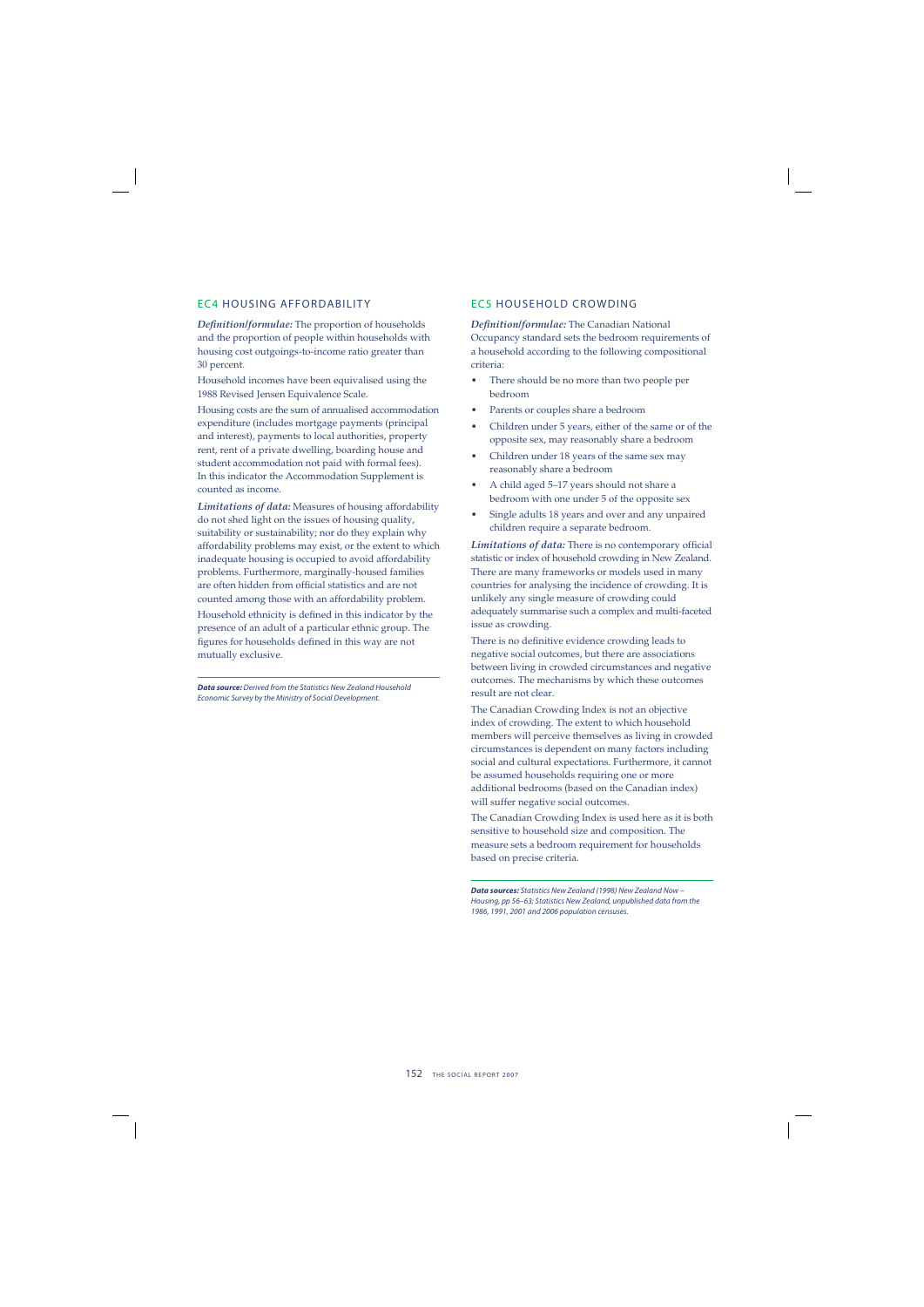# **Civil and Political Rights**

#### CP1 VOTER TURNOUT

**Definition/formulae:** The total number of votes cast is divided by the estimated number of people who would have been eligible to vote (voting-age population) on election day, and expressed as a percentage. To be eligible to vote, a person must be at least 18 years old and meet residential and certain other criteria.

*Limitations of data:* The voting-age population is based on population estimates that are subject to revision. The 1984 figure is based on the estimated de facto population aged 18 years and over, as at 30 June 1984.

*Data sources:* Electoral Commission (2005) www.electionresults.govt.nz Statistics New Zealand, estimated de facto population by age. Department of Internal Affairs (2006) Local Authority Election Statistics 2004. Inter-Parliamentary Union (2006a) PARLINE Database, Last election.

#### CP2 REPRESENTATION OF WOMEN IN GOVERNMENT

*Defi nition/formulae:* The proportion of elected Members of Parliament and local government bodies who are women.

*Data sources:* Electoral Commission (2002) The New Zealand Electoral Compendium, 3rd edition. Department of Internal Affairs (2006) Local Authority Election Statistics 2004. Inter-Parliamentary Union (2007b) Women in National Parliaments, Situation as of 31 March 2007.

#### CP3 PERCEIVED DISCRIMINATION

Definition/formulae: The proportion of people aged 18 years and over who perceived selected groups as being the targets of discrimination (ie subject to "some discrimination" or "a great deal of discrimination").

*Limitations of data:* Surveys on perceived discrimination do not measure actual levels of discrimination against groups.

The margin of error for a 50 percent figure at the 95 percent confidence level is 3.6 percent.

*Data source:* Human Rights Commission Omnibus Results (Feb 2006).

#### CP4 PERCEIVED CORRUPTION

*Defi nition/formulae:* The degree of corruption perceived to exist among New Zealand politicians and public officials according to surveys of business people, academics and risk analysts is used by Transparency International to construct the Corruption Perceptions Index. Corruption is defined as the "abuse of public office for private gain". Scores range from 0 (highly corrupt) to 10 (highly clean).

Due to a small change in methodology, the index no longer reflects a three-year rolling average of pooled survey results, but now uses only two years of data. The reason for this change was to improve topicality; it may enable individual country assessments to reflect recent developments without lowering measurement precision.

The Corruption Perceptions Index 2006 was based on data from 2005 and 2006 drawn from 12 different polls and surveys from nine independent institutions. The New Zealand data was drawn from seven surveys and the overall score of 9.6 was within a confidence range of 9.4–9.6.

*Limitations of data:* The Corruption Perceptions Index score is a subjective measure; there is no hard empirical data on levels of corruption that can be used for cross-country comparison. The index was not designed to provide comparisons over time, since each year the surveys included in the index vary. The index is a relative measure: New Zealand's ranking depends not only on perceptions of corruption in New Zealand but also on perceptions of corruption in the other countries surveyed. If comparisons with earlier years are made, they should be based on a country's score, not its rank.

*Data source:* Transparency International Corruption Perceptions Index 2006.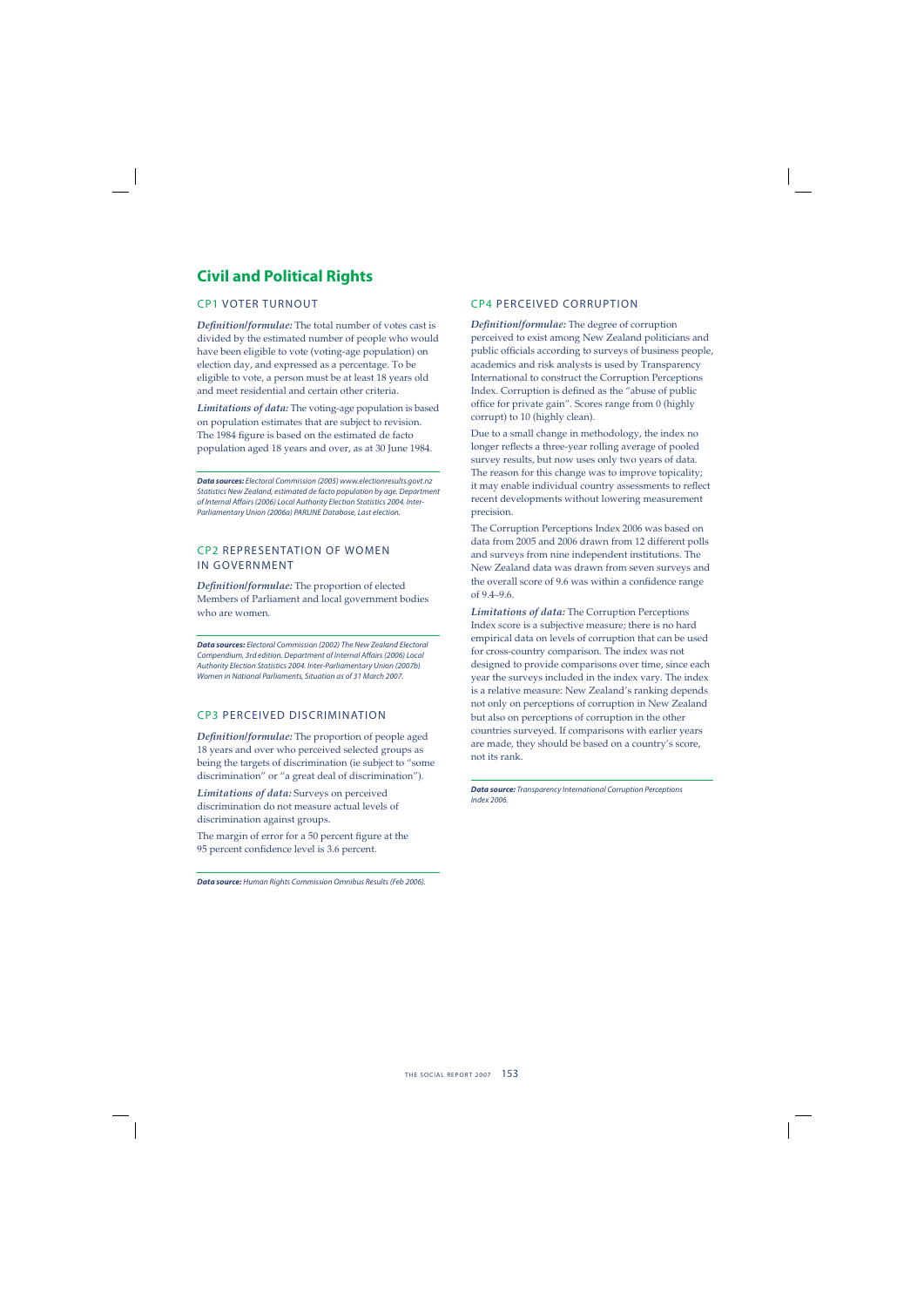# **Cultural Identity**

#### CI1 LOCAL CONTENT PROGRAMMING ON NEW ZEALAND TELEVISION

*Defi nition/formulae:* The hours of local content broadcast on TV One, TV2, TV3 (to 2004), Prime Television, Mäori Television (from 2005) and C4 (from 2006) in prime time, expressed as a percentage of the total prime-time schedule. New Zealand content programming includes first runs and repeats across all six channels.

*Limitations of data:* The number of local content hours broadcast on other free-to-air or pay channels is not included in the data presented here. Up until 2002, the hours data in Table CI1.1 was measured over 24 hours; from 2003 onwards it was measured over 18 hours (6am to midnight).

*Data sources:* NZ On Air (2007) Local Content, New Zealand Television, 2006 [May 2007]; NZ On Air (1999) Local Content and Diversity: Television in Ten Countries.

## CI2 MĀORI LANGUAGE SPEAKERS

*Defi nition/formulae:* Mäori language speakers as a proportion of the Mäori ethnic group. Mäori language speakers are defined as those able to hold a conversation about everyday things in Mäori.

*Limitations of data:* The data relies on self-assessment rather than measuring the actual level of fluency in the population. The census data comes from a single question about conversational language ability. More detailed information on the level of fluency among Mäori language speakers is available from two nationwide surveys done in 2001 and 2006. This data is not directly comparable with the census data because of differences in the samples and methodology. For example, the Mäori language surveys used face-to-face interviews, asked a range of questions about language skill, and asked respondents to place themselves on a five-category proficiency scale.

*Data sources:* Statistics New Zealand (2002b) New Zealand Census of Population and Dwellings: National Summary, Table 13a; Statistics New Zealand (2006) QuickStats National Highlights: Census 2006, Tables 1, 9, 10; Statistics New Zealand (2007) QuickStats About Māori: Census 2006, Tables 9, 10; Statistics New Zealand (2007) QuickStats About Culture and Identity: Census 2006, Table 19; and unpublished data from the 2006 Census. Te Puni Kōkiri (2001) Provisional results of the 2001 Survey of the Health of the Māori Language; Te Puni Kōkiri (2007) The .<br>Māori Language Survey Fact Sheet.

#### CI3 LANGUAGE RETENTION

*Definition/formulae:* The proportion of people who can speak the "first language" (excluding English) of their ethnic group, for ethnic groups (other than Mäori) with an established resident population in New Zealand, as recorded in the 2001 Census. The ability to speak a language is defined as being able to hold an everyday conversation in that language. First language refers to an indigenous language associated with a given ethnicity rather than the first language of an individual. Several criteria were used to identify ethnic groups with an established resident population in New Zealand. These included total population size, years since the group's arrival in New Zealand and the age distribution and birthplace (overseas and within New Zealand) of group members. These variables provide a measure of the influence of time and of the demographic characteristics of the groups. Each variable was applied independently to a large list of ethnic groups from which 15 were selected under the broad categories of Pacific peoples, Asian and European. To be selected, a group needed to have: a New Zealand resident population of over 2,000 people; a broad age distribution to investigate the impact of age on language retention; and sufficient numbers born in New Zealand to make meaningful comparisons with overseas-born residents.

*Limitations of data:* While a direct link can usually be made between a language and an ethnic group, this is not always the case. Some ethnicities are associated with several languages and one language can span several ethnicities. While English is an official language of some groups selected in these tables, the 2001 Census does not distinguish between different varieties of the English language. English has therefore been excluded as a first language within these tables. Because the census variables for both ethnic group and language spoken allow more than one response, there may be some individuals who appear in more than one ethnic group category.

*Data source:* Statistics New Zealand (2004a) Concerning Language.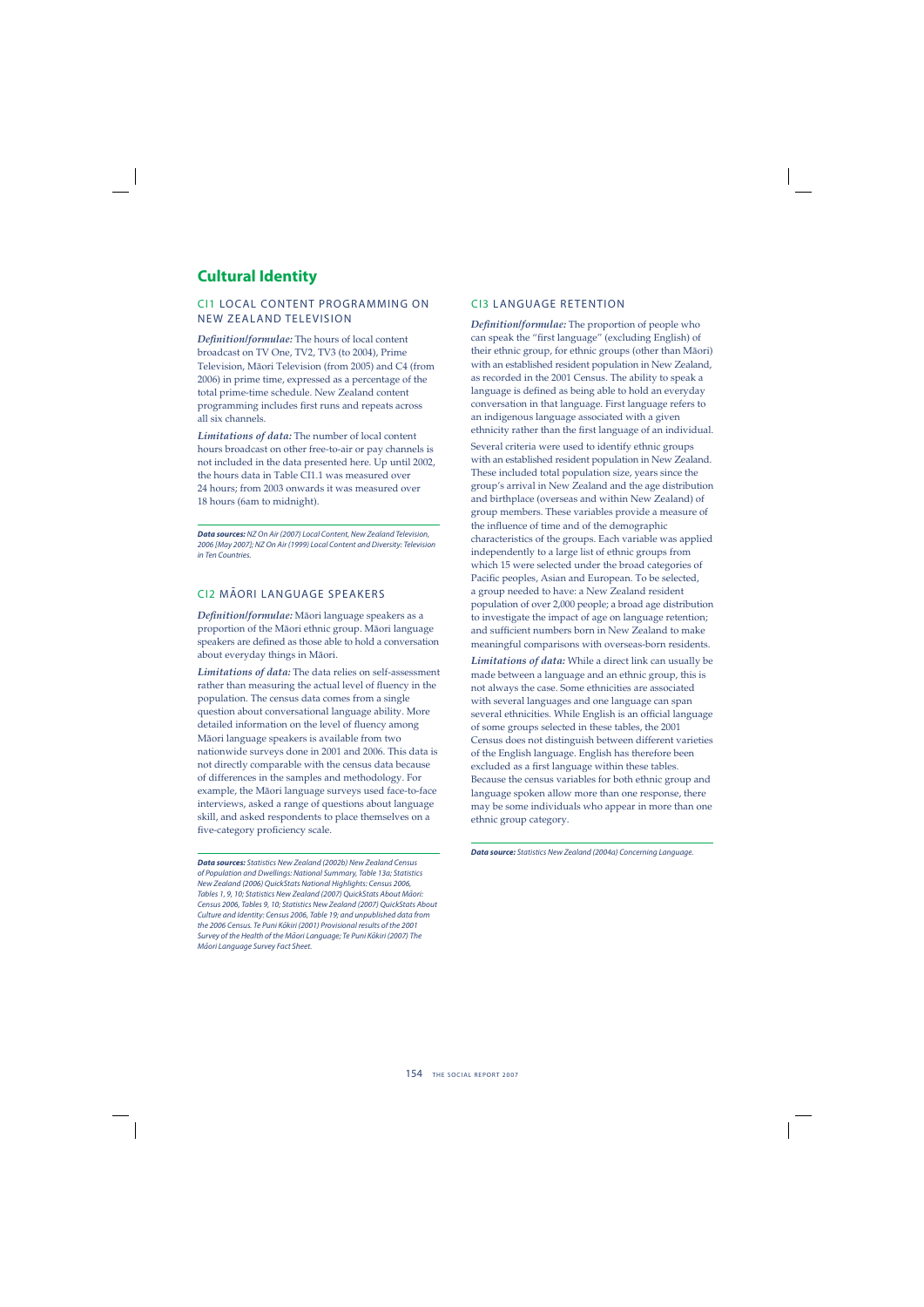## **Leisure and Recreation**

#### L1 SATISFACTION WITH LEISURE TIME

**Definition/formulae:** The proportion of people aged 15 years and over who are "satisfied" or "very satisfied" with their leisure time, according to the Quality of Life Survey 2006.

*Limitations of data:* For more information see PW5 Satisfaction with work-life balance.

*Data source:* Quality of Life Survey 2006. For more information see PW5 Satisfaction with work-life balance.

#### L2 PARTICIPATION IN PHYSICAL ACTIVITY

**Definition/formulae:** The proportion of adults aged 15 years and over who were sufficiently physically active, as defined by the Sport and Recreation Continuous Monitoring Survey. Being sufficiently physically active means they took part in at least 2.5 hours of physical activity and did five or more sessions (half an hour or more) in the seven days before being interviewed. Highly active means doing some vigorous physical activity during the week in addition to the requirements for being rated as sufficiently physically active.

While based on the validated face-to-face administered New Zealand Physical Activity Questionnaire (Short Form NZPAQ-SF), the Continuous Monitor is a telephone administered survey of New Zealanders aged 15 years and over.

*Limitations of data:* The Continuous Monitor administers the NZPAQ-SF by telephone and is self reported. Self-report methods typically result in overestimated levels of activity. Furthermore, telephone administered surveys appear to overestimate overall activity levels more than other survey types (eg face-toface surveys). However, irrespective of the method used, differences reported between groups (eg sex, age and ethnicity) are the same.

*Data source:* Sport and Recreation New Zealand (May 2007) Overcoming Obstacles to Action 2006.

#### L3 PARTICIPATION IN CULTURAL AND ARTS ACTIVITIES

*Definition/formulae:* The proportion of the population aged 15 years and over who experienced a cultural activity as measured in the 2002 Cultural Experiences Survey. Respondents were asked to report on activities they experienced over either a 12-month period (for goods and services accessed or experienced relatively infrequently) or a four-week recall period (for activities experienced on a more regular basis). The survey was undertaken as a supplement to the 2002 March-quarter Household Labour Force Survey.

*Limitations of data:* This was an ad hoc survey, and is not comparable with the indicator in The Social Report 2001. The focus of this survey was on experience/ consumption; it did not include participation such as acting or performing.

*Data source:* Statistics New Zealand (2002a) 2002 Cultural Experiences Survey.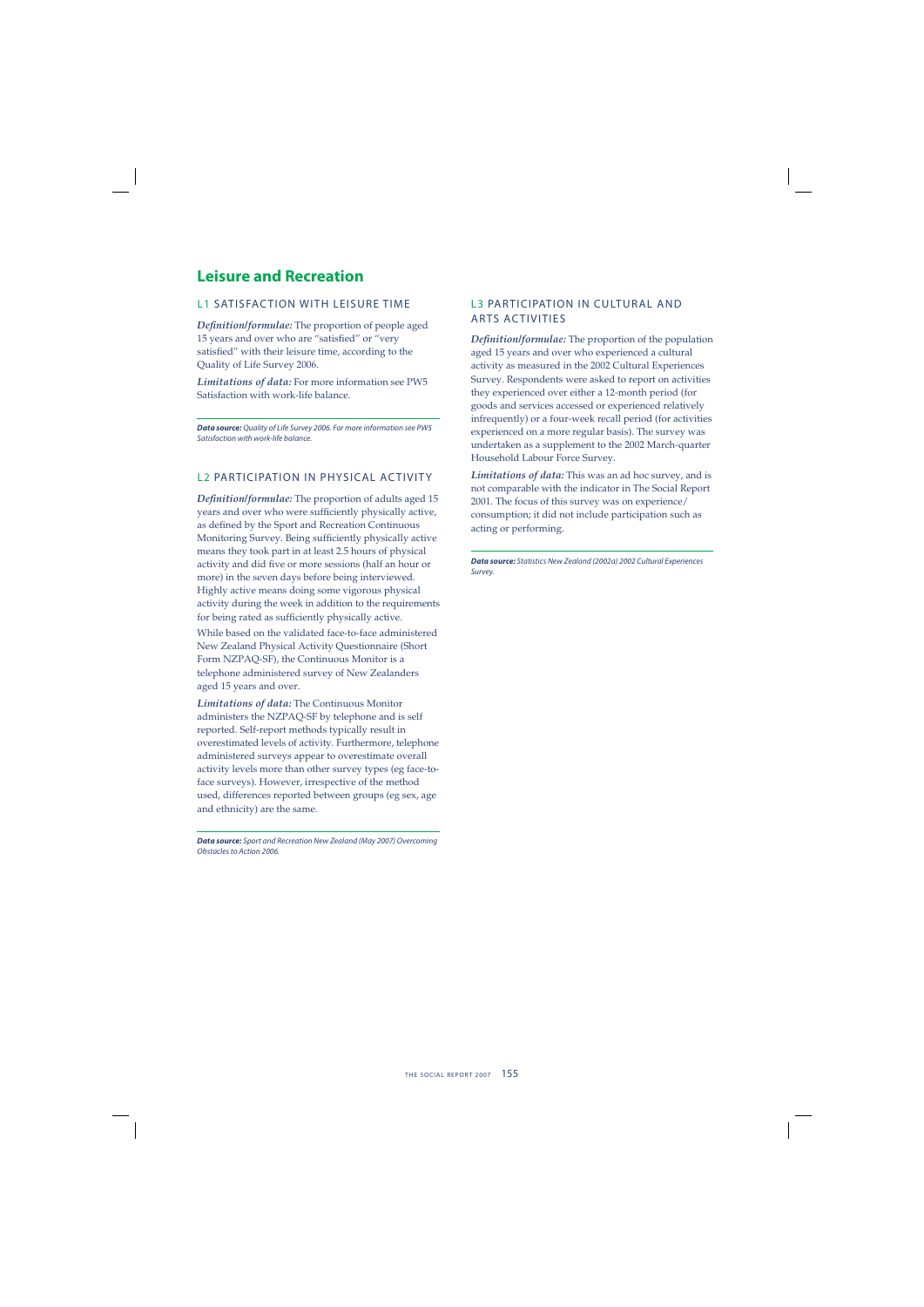# **Physical Environment**

#### EN1 AIR QUALITY

*Defi nition/formulae:* The level of ambient concentrations of  $PM_{10}$  averaged annually are reported for five major urban centres in New Zealand. These levels are compared with the government's  $PM_{10}$ guideline value of 20μg/m<sup>3</sup> (20 micrograms per cubic metre) averaged annually.  $PM_{10}$  is particulate matter that is less than 10 microns in diameter.

Limitations of data: Data is reported only at specific sites in the five major cities and does not always represent the pollution levels that will be experienced over an entire town or city. The data, being so locationspecific, cannot be compared with an OECD median. In September 2005, new air quality standards based on daily average  $PM_{10}$  concentrations were introduced. Regional and unitary authorities have declared 69 "airsheds" where air quality may, or is known to, exceed the standards for  $PM_{10}$  or may require management in the future. When sufficient data is available, we will report against these standards also.

Any data used in this report that may be subject to volatile loss has been adjusted by a regionallydetermined factor, where available.

*Data source:* Collated by the Ministry for the Environment from regional council publications.

#### EN2 DRINKING WATER QUALITY

*Defi nition/formulae:* The 2000 Drinking Water Standards for New Zealand (DWSNZ) requires that all water leaving the treatment plant must be free of both faecal coliform bacteria (including *E. coli*) and *Cryptosporidium*. Additionally, adequate monitoring and the use of a registered laboratory are required to demonstrate full compliance with this standard. The indicator is the proportion of the total population whose water supply complies with the 2000 DWSNZ for *E. coli* and *Cryptosporidium*.

*Limitations of data:* Drinking water rated not fully compliant may be the result of failing one of the two microbiological criteria, of failing to adequately demonstrate compliance by using a non-registered laboratory, or of no or inadequate monitoring.

*Data source:* Water Information New Zealand Database March 2007.

## **Safety**

#### **SS1 ASSAULT MORTALITY**

*Definition/formulae:* The number of people who have died as the result of assault or intentional injury, per 100,000 population.

The data was drawn from the following International Classification of Diseases codes: ICD-9, E960–E969 (up to 1999); ICD-10, X85–Y09 (from 2000).

*Limitations of data:* Because of the changes in the classification of ethnicity in death-registration data since September 1995, ethnicity data for 1996 and later years is not comparable with data from before 1996.

*Data sources:* New Zealand Health Information Service, Deaths from Homicide and injury purposely inflicted by other persons (Assault mortality data in ICD-10), 1948–2003 and provisional data for 2004. UNICEF (2003) A League Table of Child Maltreatment Deaths in Rich Nations, Innocenti Report Card, No 5 Table 1(a) p 4. OECD (2005) OECD Health Data 2005, StatLink to Data for Chart 1.19, p 29.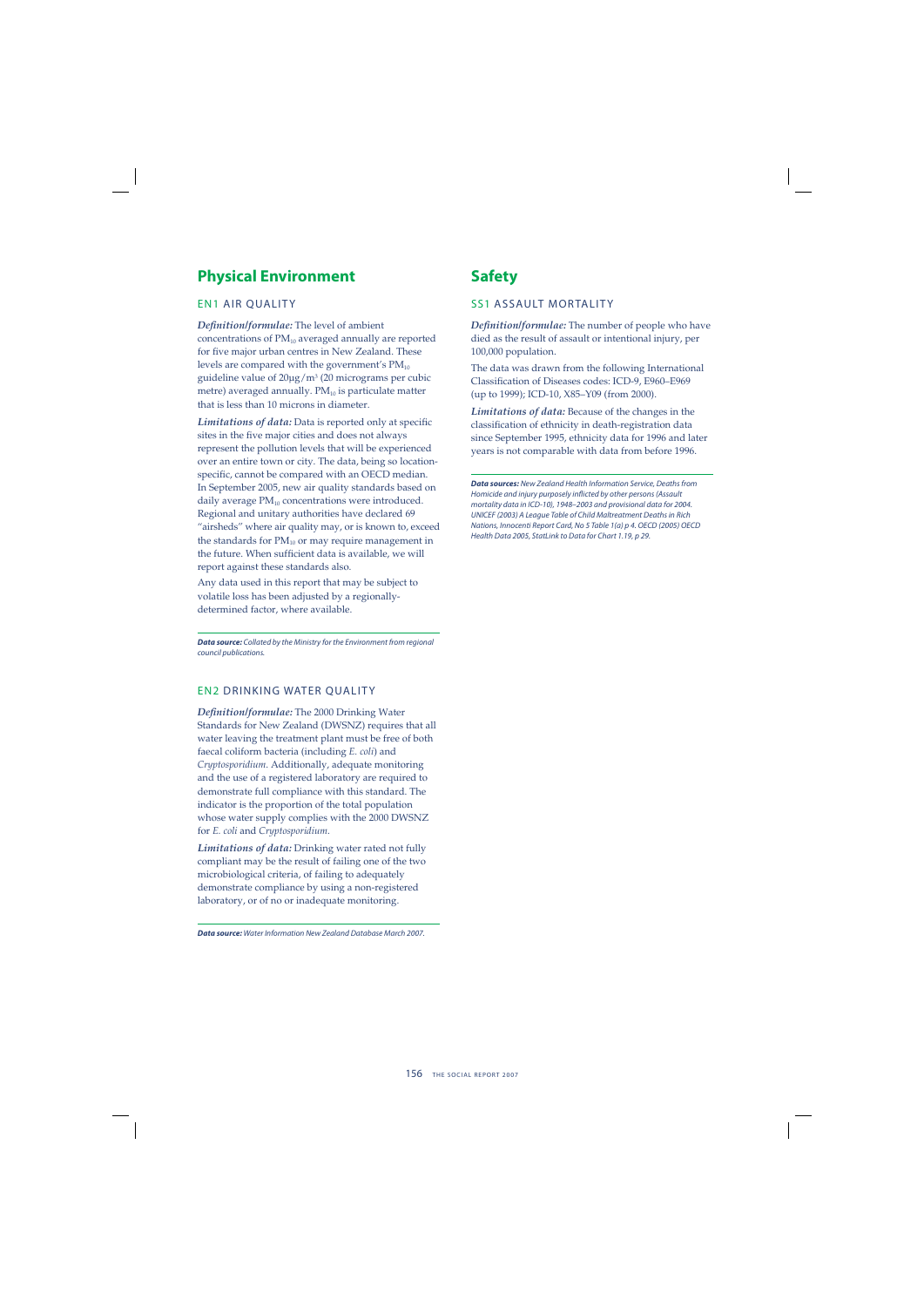#### SS2 CRIMINAL VICTIMISATION

*Definition/formulae:* The proportion of the population aged 15 years and over who had been victims of one or more incidents of criminal offending in 2005 as measured by the New Zealand Crime and Safety Survey 2006 (NZCASS). The survey covers people in private households. It does not cover commercial victimisation, "victimless" crimes (such as drug or alcohol abuse), or crimes against people less than 15 years old.

*Limitations of data:* Changes in survey design limit the comparisons that can be made between NZCASS and the two earlier surveys, the 1996 and 2001 New Zealand National Survey of Crime Victims.

The overall response rate in the 2006 NZCASS was 59 percent in the main sample and 56 percent in the Mäori booster sample. The respective figures in the 2001 survey were 65 percent and 57 percent and in the 1996 survey, 56 percent and 66 percent. In the authors' view, it is difficult to say how the small drop in the response rate in the 2006 NZCASS has affected risk estimates (Mayhew and Reilly, p 23).

Victimisation surveys are subject to a number of methodological limitations such as selective recounting and differences between groups in willingness to report offences, particularly offences of a sexual or domestic nature where the offender is known. There are also limitations in asking people to remember victimisation incidents and to locate them accurately in time.

A victimisation survey will give a higher count of crime because it counts unreported crime. A third of all NZCASS offences became known to the police. Offences regarded as serious were more likely to be reported, but there was a wide variation between offence types, with 84 percent of vehicle thefts being reported compared with 9 percent of sexual offences (Mayhew and Reilly, p 35).

*Data source:* Mayhew, P and Reilly, J (2007) New Zealand Crime and Safety Survey 2006: Key Findings.

#### SS3 FEAR OF CRIME

*Definition/formulae:* The proportion of people who reported that fear of crime had a moderate or high impact on their quality of life (scoring its effect at 4 or higher on a scale from 0–10, where 0 is no effect and 10 is total effect), as measured by the New Zealand Crime and Safety Survey 2006 (NZCASS).

The data comes from the survey question "How much is your own quality of life affected by fear of crime, on a scale from 0 to 10, where 0 is no effect and 10 is total effect on your quality of life?" The overall response rate in the 2006 NZCASS was 59 percent in the main sample and 56 percent in the Mäori booster sample.

*Limitations of data:* The question elicits a subjective assessment of the extent to which fear of crime affects respondents' quality of life, which is also subjectively defined. While the question demonstrates an ability to differentiate between groups, it is not a reliable measure of the actual status of respondents. Also, although the results reflect people's perceptions of their own situation in a general and ongoing way, they may be influenced by significant events and subject to fluctuation over time.

*Data source:* Mayhew, P and Reilly, J (forthcoming) New Zealand Crime and Safety Survey 2006: Community Safety.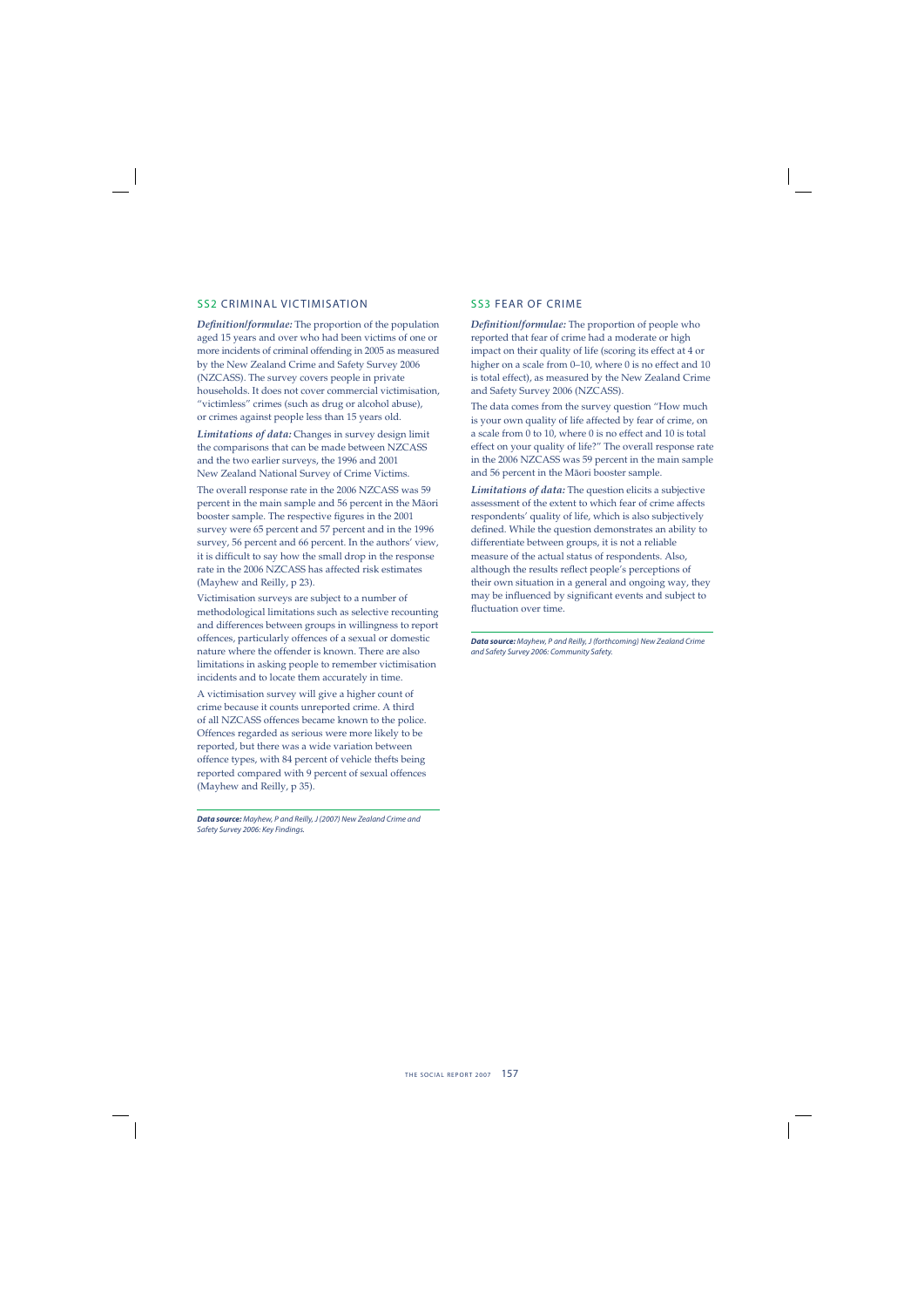#### SS4 ROAD CASUALTIES

Definition/formulae: Number of deaths caused by motor vehicles per 100,000 population. Number of persons injured as a result of motor vehicle crashes as reported to the police, per 100,000 population. Pedestrians or cyclists killed or injured by motor vehicles are included.

The data was drawn from the following International Classification of Diseases codes: ICD-9, 810-819 (1996–1999); ICD-10, V01–V89 (2000).

*Limitations of data:* The collection of ethnicity data changed during 1995 for both mortality and hospitalisation data. For mortality data, the basis of ethnicity has changed from a biological concept to a concept of self-identification; in mid-1995 hospitalisation data recorded multiple ethnic groups, whereas previously only one ethnic group could be recorded. Consequently, a comparison of 1996 ethnic-specific data with previous years is misleading: 1996 is the start of a new time series for ethnic-specific data.

Because of a revision of the International Classification of Diseases, rates for 2000 are not comparable with rates for 1996–1999.

*Data sources:* Ministry of Transport; Land Transport New Zealand; New Zealand Health Information Service; New Zealand Travel Surveys; Statistics New Zealand; International Road Traffic and Accident Database (OECD), Issued September 2005. Road casualty data comes from two main sources: injury data from the traffic crash reports completed by police officers who attend the fatal and injury crashes; and mortality and hospitalisation data from the New Zealand Health Information Service (NZHIS). Ethnic-specific rates of death or hospitalisation are only available from NZHIS. The New Zealand Travel Survey 1997/1998 was based on a sample of approximately 14,000 people and the survey report compared results from a similar survey conducted in 1989/1990.

### **Social Connectedness**

#### SC1 TELEPHONE AND INTERNET ACCESS IN THE HOME

**Definition/formulae:** The proportion of the population with telephone and internet access in the home, as measured by the 2000 and 2004 New Zealand Living Standards Surveys.

The 2000 survey was in two parts: one of 3,060 people aged 65 years and over and the other of 3,682 workingage adults (18–64 years). Both surveys involved face-toface interviews with nationwide representative samples. The 2004 survey was a nationally representative sample of 4,989 respondents answering on behalf of their economic family.

Family ethnicity is defined in this indicator by the presence of an adult of a particular ethnic group. The figures for families defined in this way are not mutually exclusive.

*Note:* The data in the international comparison section of this indicator differs from that included in The Social Report 2006 due to a revision of the data.

*Data sources:* Ministry of Social Development 2004, and revised 2000, Living Standards Surveys, unpublished analysis results produced by the Ministry of Social Development. International comparison: OECD (2007) OECD Factbook 2007: Science and Technology, Computer and Internet Access by Households, p51, http://miranda.sourceoecd.org/pdf// fact2007pdf//07-02-03.pdf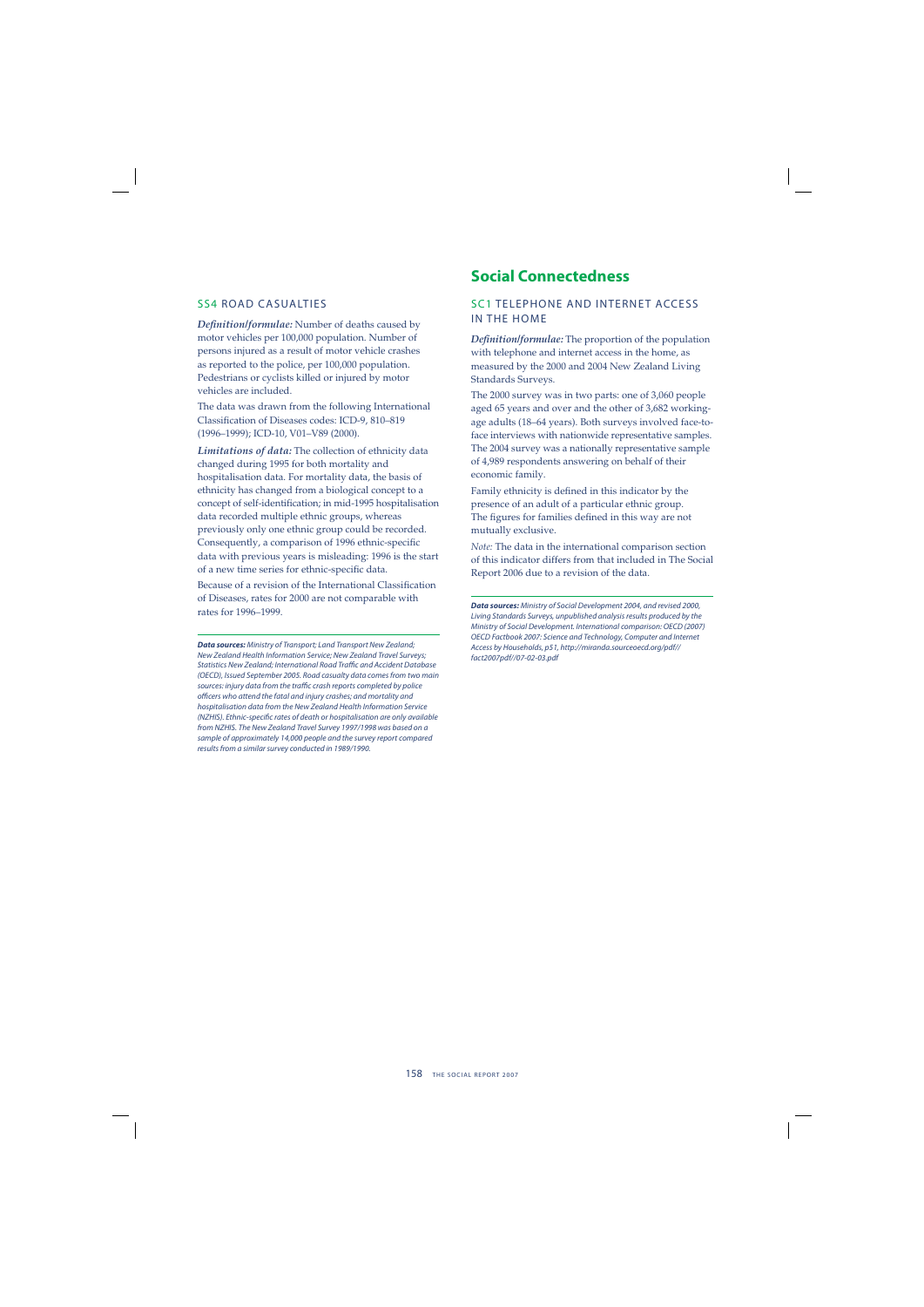#### SC2 REGULAR CONTACT WITH FAMILY/FRIENDS

*Definition/formulae:* The proportion of the population who had family or friends over for a meal at least once a month, as measured by the 2000 and 2004 New Zealand Living Standards Surveys.

The 2000 survey was in two parts: one of 3,060 people aged 65 years and over and the other of 3,682 workingage adults (18–64 years). Both surveys involved face-toface interviews with nationwide representative samples. The 2004 survey was a nationally representative sample of 4,989 respondents answering on behalf of their economic family.

Family ethnicity is defined in this indicator by the presence of an adult of a particular ethnic group. The figures for families defined in this way are not mutually exclusive.

*Data source:* Ministry of Social Development 2004, and revised 2000, Living Standards Surveys, unpublished analysis results produced by the Ministry of Social Development.

#### SC3 TRUST IN OTHERS

*Definition/formulae:* The proportion of the population who report people can "almost always" or "usually" be trusted, as reported in the Quality of Life Survey 2006.

*Limitations of data:* For more information see PW5 Satisfaction with work-life balance.

*Data source:* Quality of Life Survey Team (2007) Quality of Life Survey 2006 (data analysis by the Ministry of Social Development). For more information see PW5 Satisfaction with work-life balance and United Kingdom Performance and Innovation Unit (2002).

#### SC4 LONELINESS

*Definition/formulae:* The proportion of the population who are lonely "sometimes", "most of the time", or "always", as reported in the Quality of Life Survey 2006.

*Limitations of data:* For more information see PW5 Satisfaction with work-life balance.

*Data source:* Quality of Life Survey Team (2007) Quality of Life Survey 2006 (data analysis by the Ministry of Social Development). For more information see PW5 Satisfaction with work-life balance.

#### SC5 CONTACT BETWEEN YOUNG PEOPLE AND THEIR PARENTS

**Definition/formulae:** The percentage of secondary school students who reported in 2001 that most weeks they got enough time to spend with Mum and/or Dad (or someone who acts as Mum and/or Dad).

*Limitations of data:* Estimates from sample surveys are subject to error. The achieved sample size for the Youth2000 survey was 9,699 students, 4 percent of the total 2001 New Zealand secondary school roll.

*Data sources:* Adolescent Health Research Group (2003a) New Zealand Youth: A Profile of their Health and Wellbeing, Table on p 46; Adolescent Health Research Group (2003b) New Zealand Youth: A Profile of their Health and Wellbeing: Regional reports.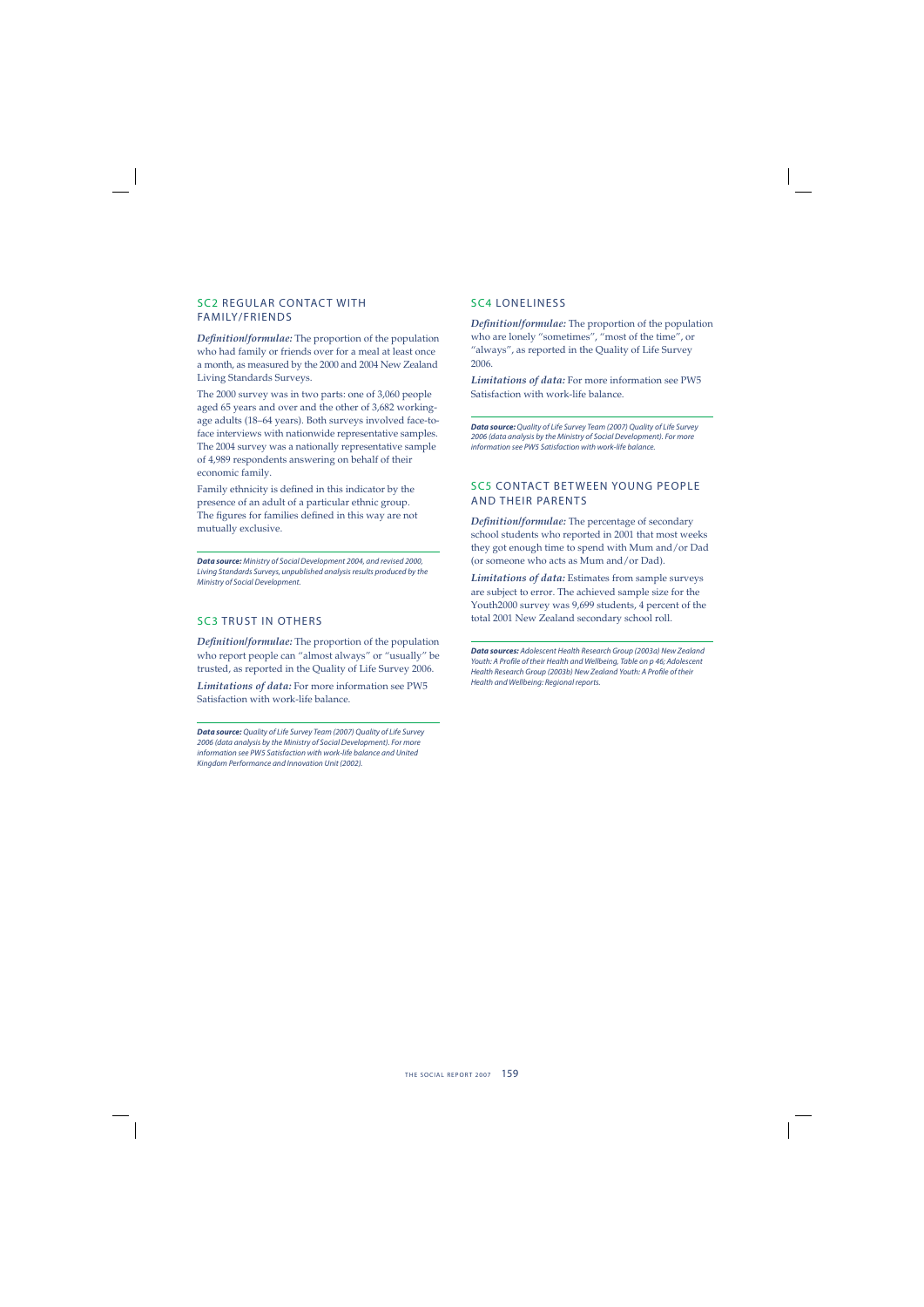# Endnotes

#### INTRODUCTION

- 1 Durie (2001)
- 2 Royal Commission on Social Policy (1988), vol II p 472
- 3 Disaggregation by ethnicity is problematic. Definitions of ethnicity are inconsistent across data sources and change over time. The way in which we present the data is constrained by the way in which it has been collected.
- 4 The Big Cities group comprises 12 major metropolitan territorial local authorities: Auckland, Rodney, North Shore, Waitakere, Manukau, Tauranga, Hamilton, Wellington, Porirua, Hutt, Christchurch and Dunedin. The group jointly commissioned the Quality of Life in New Zealand's Largest Cities Surveys which collected comparable information on social, economic and environmental outcomes within each of the urban areas. From 2004, the Quality of Life Survey has been done in partnership with the Ministry of Social Development. The survey now provides a national sample as well as city samples.

#### PEOPLE

- 5 Statistics New Zealand (2004c)
- 6 Statistics New Zealand (2005a)
- 7 Statistics New Zealand (2007f) p 33
- 8 These figures are based on 2004-based medium projections (series 5), assuming medium fertility, medium mortality and a long-term annual net migration gain of 10,000.
- 9 These figures are based on medium projections (series 6), assuming medium fertility, medium mortality, medium inter-ethnic mobility and medium long-term annual net migration of -2,500 for Māori (from 2002), 500 for Pacific peoples (from 2002), -5,000 for Europeans (from 2005) and 14,000 for the Asian population (from 2009). There are no projections for the other ethnic groups, which together made up less than 1 percent of the population in 2001.
- 10 Comparability between 2001 and 2006 data may be affected by a change in the census question. Before 2006, the census asked whether anyone who lived in the dwelling owned it with or without a mortgage. The 2006 Census included an additional question on whether any of the occupants held the dwelling in a family trust. People who did hold the dwelling in a trust in 2006 have been counted as owning the dwelling. In previous years, some people in this category may have simply said they did not own the dwelling and would not have been counted as homeowners. Consequently, the actual decline in

home ownership between 2001 and 2006 may have been slightly greater than the census figures indicate.

- 11 The family data relates to families within households. In official statistics, a family is defined as two or more people living in the same household who comprise either a couple, with or without children, or one parent and their children. The children do not have partners or children of their own living in the same household. People who were temporarily away from home on census night are included as part of the family. There is no data available on parents and children who live in different households.
- 12 More information on speakers of te reo Mäori is provided in the Mäori language speakers indicator.
- 13 Disability is defined as any restriction or lack (resulting from impairment) of ability to perform an activity in the manner or within the range considered normal for a human being. People were not considered to have a disability if an assistive device (such as glasses) completely eliminated their limitation. A concept of time was also introduced as a filter – the limitation must have lasted for, or be expected to last for, at least six months or more. See Ministry of Health (2004c) p 55.
- 14 Ministry of Health (2004c)
- 15 In part, these figures reflect the older age distribution of people with disabilities and that older people tend to be more poorly qualified and to be on low incomes.

#### HEALTH

- 16 Howden-Chapman and Tobias (2000)
- 17 Ministry of Health (1999a) p 351
- 18 Tobias and Cheung (2003)
- 19 OECD (2006c)
- 20 2003 figures have been revised; 2004 data is provisional
- 21 Three-year moving average age-standardised rates are the average age-standardised rates for rolling three-year periods; that is, 1985–1987, 1986–1988, 1987–1989, etc. The three-year moving averages are plotted on the mid-point year. For example, the 2002–2004 three-year moving average is plotted on the year 2003. Rates based on individual years can show a lot of variation when numbers are small. By using the three-year moving average this variation is "smoothed" so the underlying trends over time can be more clearly shown. Agestandardised rates are rates that have been adjusted to take account of differences in the age distribution of the populations being compared. The reference population used has changed from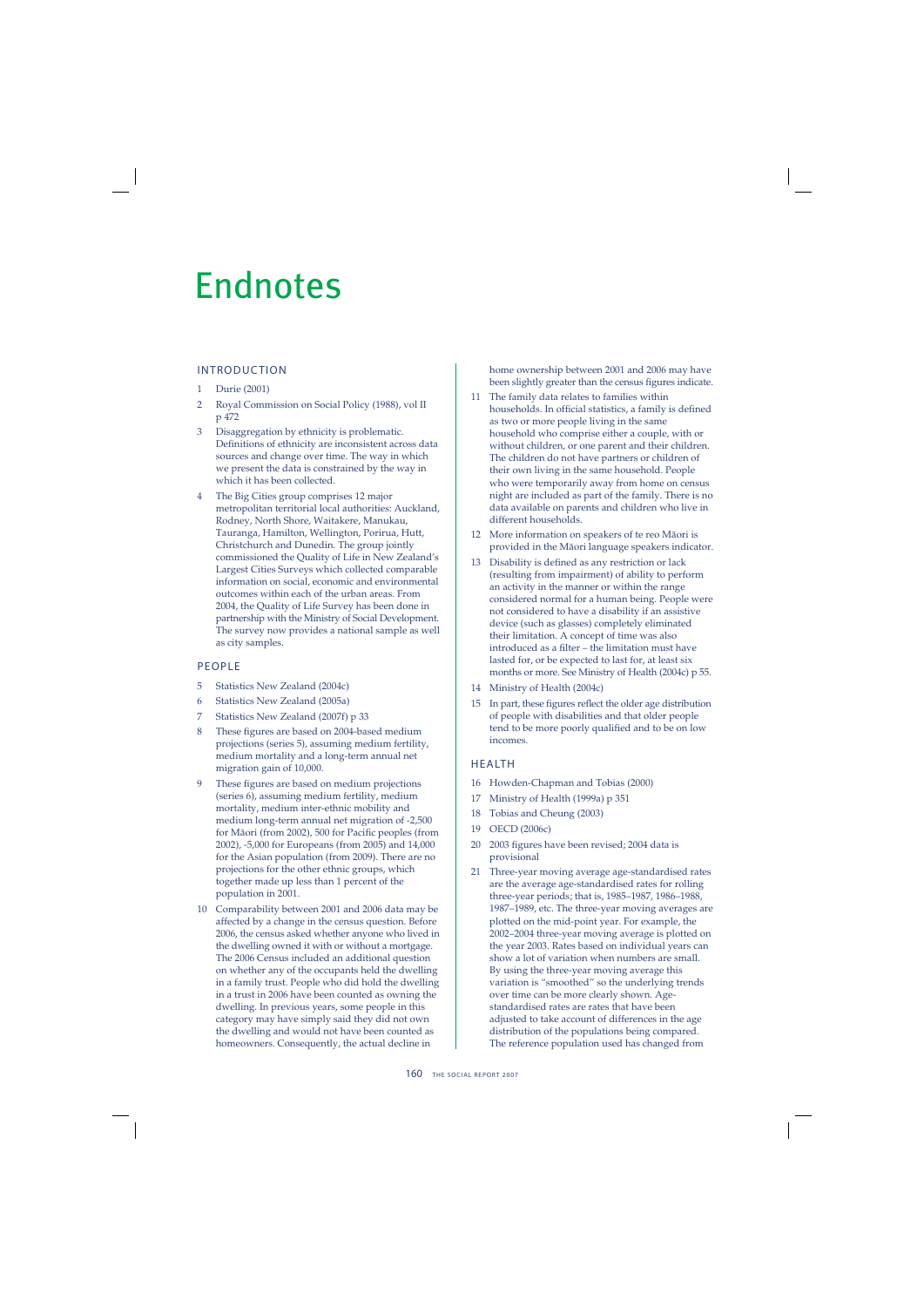Segi's world standard population to the World Health Organization world standard population. This reflects a change in the best practice standard used by the Ministry of Health's Public Health Intelligence group who published Suicide Facts: 2004–2005.

- 22 These are three-year moving average agestandardised rates.
- 23 Ministry of Health (2006b) p 14
- 24 The international rates are annual rates and were calculated by Public Health Intelligence (Ministry of Health) using the data available from the World Health Organization. These rates are therefore different to those used elsewhere in this chapter and more recent than most of those published in Suicide Facts: 2004–2005 Data. The rates refer to the following years: Finland, Germany, Japan, Norway, Netherlands and the UK: 2004; Australia, Canada, France, New Zealand: 2003; Sweden, US: 2002; Denmark: 2001.
- 25 World Health Organization (2004)
- 26 Ministry of Health (1999a) p 344
- 27 Ministry of Health (2006c) Table C2 p 39
- 28 Howden-Chapman and Tobias (2000) p 54
- 29 OECD (2006c)
- 30 OECD (2006c)
- 31 Cole et al (2000)
- 32 Ministry of Health (2002) p 12
- 33 Ministry of Health (2004b) pp 24, 25, 45
- 34 Ministry of Health (2004b) p 77
- 35 Ministry of Health (2004b) p 36
- 36 It is difficult to establish trends on only a small number of surveys with limited comparability.
- 37 Ministry of Health (2004a), Figure 57 p 88
- 38 OECD (2006c)

#### KNOWLEDGE AND SKILLS

- 39 See, for example, Wylie (1999)
- 40 OECD (2006a)
- 41 Wylie (1999) and Boocock (1995)
- 42 OECD (2006a)
- 43 Due to methodological changes in the allocation of attainment levels in 2004, the percentage of leavers with qualifications higher than NCEA Level 1 in 2004 is not comparable with other years and has been omitted. See Ministry of Education (2006) School leavers with NCEA Level 2 or above, p 2.
- 44 OECD (2006a)
- 45 OECD (2006a)

#### PAID WORK

46 This includes wages and other payments to employees and entrepreneurial income. 1999 Statistics New Zealand data, cited in Department of Labour (1999)

- 47 Wilson (1999)
- 48 OECD (2007b)
- 49 OECD (2006d) p 267 (excludes Iceland, for which there was no 2005 figure at the time of publication)
- 50 OECD (2006d) pp 248–250
- 51 2003 figures have been revised by Statistics New Zealand

#### ECONOMIC STANDARD OF LIVING

- 52 Royal Commission on Social Security in New Zealand (1972)
- 53 Revised data has moved Greece ahead of New Zealand, lowering New Zealand's ranking from 21st to 22nd for the years 2000–2005.
- 54 Statistics New Zealand (2001c) Table 1 p 15, Table 4 p 17. Per capita value calculated by the Ministry of Social Development
- 55 For a description of the Gini co-efficient, see Statistics New Zealand (1999) p 118
- 56 Forster M and d'Ercole M M (2005) pp 61–62 (with corrections for New Zealand after publication)
- 57 Taken from Figure 6 p 22 in Forster and d'Ercole (2005) using corrected New Zealand data released after publication of the source document
- 58 Robust data is not available for low-income households by household characteristics (such as ethnicity).
- 59 Baker et al (2000)
- 60 The trend in household crowding for the total population cannot be inferred from the trends for the ethnic groupings because some census respondents did not provide ethnicity data.
- 61 Statistics New Zealand (2003b) p 33
- 62 Percentages do not add to 100 as some people identified with more than one ethnic group.
- 63 Persons who received income support in the 12 months before the census. Excludes those who received ACC or New Zealand Superannuation.

#### CIVIL AND POLITICAL RIGHTS

- 64 Ministry of Foreign Affairs and Trade (1998)
- 65 The 1988 Royal Commission on Social Policy found that New Zealanders felt wellbeing was strongly associated with the ability to make choices and to not have choices imposed on them. Royal Commission on Social Policy (1988).
- 66 For example, see the section on New Zealand in the United States State Department Bureau of Democracy, Human Rights and Labour 2003 Country Reports on Human Rights Practices http://www.state.gov/g/drl/rls hrrpt/2003/ 27783.htm
- 67 Human Rights Commission (2006)
- 68 Marsh and Sahin-Dikmen (2002) pp 40–41
- 69 Inter-Parliamentary Union, PARLINE database, Last election